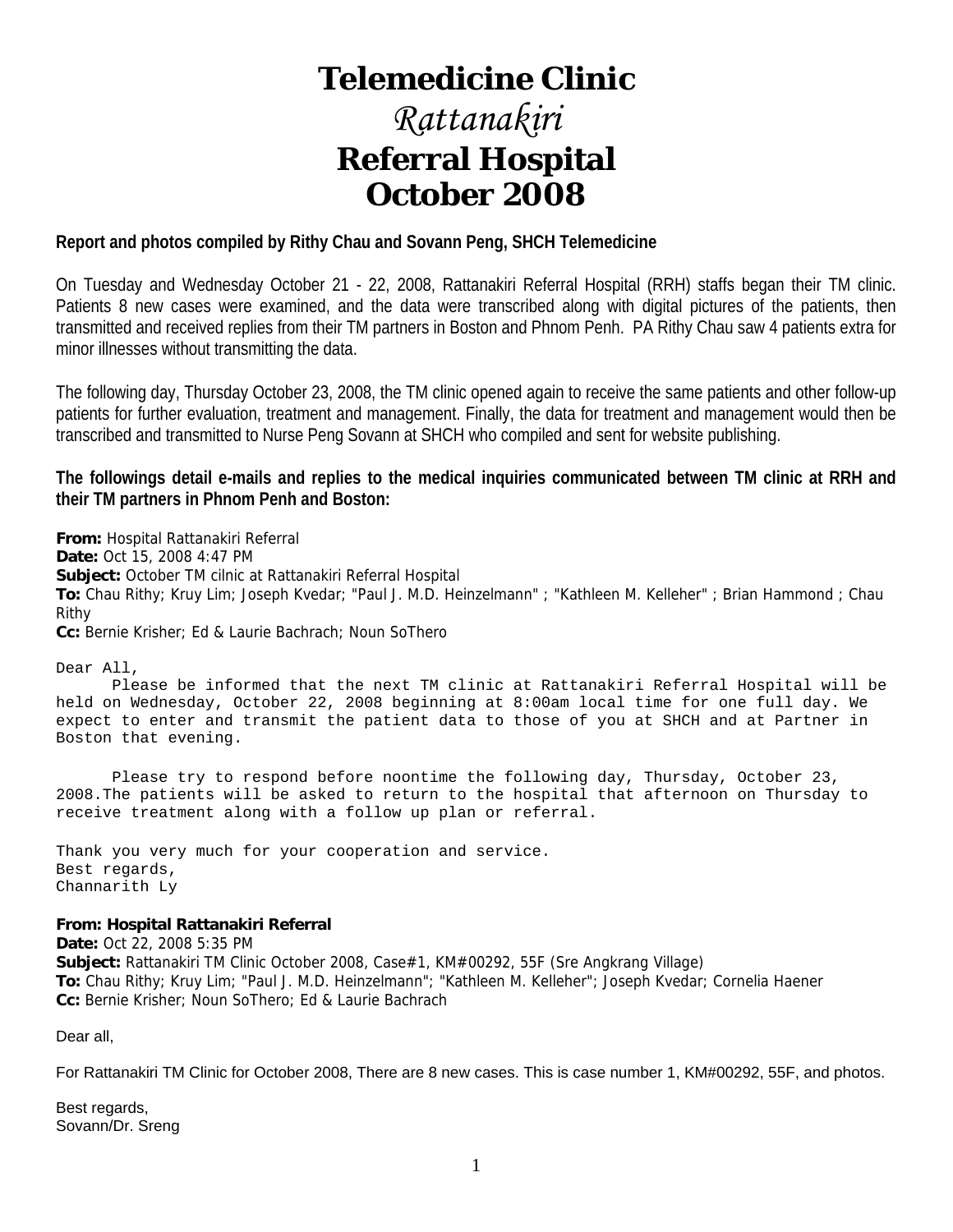# **Rattanakiri Provincial Hospital Telemedicine Clinic with Sihanouk Hospital Center of HOPE and Partners in Telemedicine**



# **Patient: KM#00292, 55F (Sre Angkrang Village)**

**Chief Complaint:** A mass on upper gingiva x 2y

**HPI:** 55F noticed a small mass about 0.5cm on upper gingiva, bleeding with brushing, no pain. In this one year she noticed it is abit bigger than before and last month she went for consultation with dentist and treated with Amoxicillin 500mg 1t qid, Paracetamol 500mg 1t po qid prn, Septyl for guagle.

**PMH/SH:** Unremarkable

**Social Hx:** No alcohol drinking, no cig smoking/chewing

**Family Hx:** None

**Medication:** None

**Allergies:** NKDA

**ROS:** Unremarkable



# **PE:**

**Vital Signs: BP: 147/88 (both arms) P: 68 R: 18 T: 37 Wt: 39kg** 

**General:** Stable

**HEEN:** A mass about 1cm, redness, irregualr border, no bleeding, pink conjunctiva.

**Chest:** CTA bilaterally, no rales, no rhonchi; HRRR, no murmur

**Abdomen:** Soft, no tender, no distension, (+) BS, no HSM, no scar

**Extremity/Skin:** Unreamarakable

**MS/Neuro:** MS+5/5, motor and sensory intact, DTRs+2/4

# **Previous Lab/Studies:**

WBC =8500/mm3 Bleeing time =3mn Clotting time =5mn

# **Assessment:**

- 1. Gingiva mass
- 2. Gingiva carcinoma??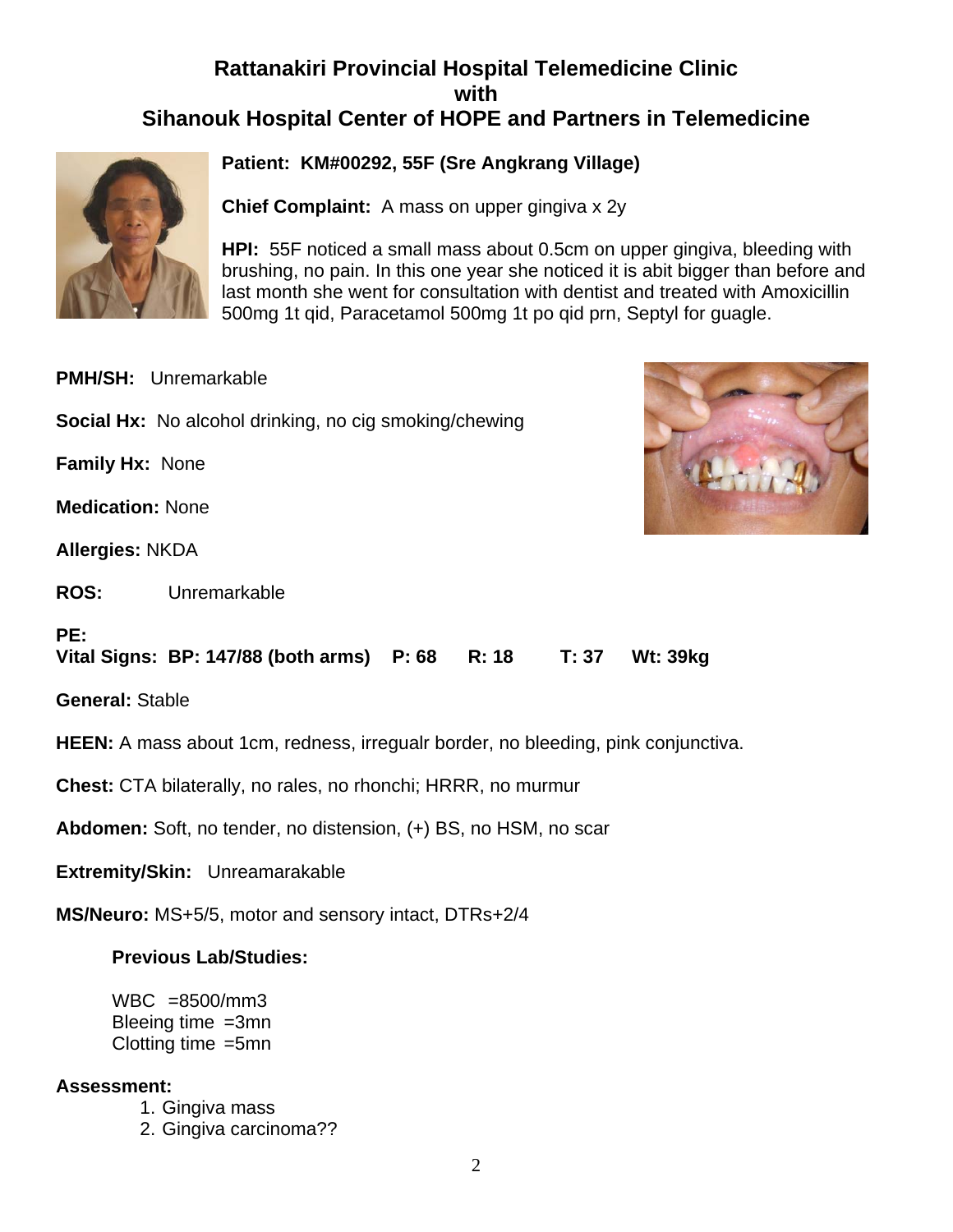# **Plan:**

- 1. Do biopsy of the mass for Cytology at SHCH
- 2. Augmentin 250mg 4t po bid for 5d
- 3. Naproxen 375mg 1t po bid prn

Labs available locally: Hemoglobin, UA, Glucose, Stool Occult Blood, and Pregnancy Test

# **Specific Comments/Questions for Consultants: Do you agree with my assessment and plan?**

# **Examined by: Dentist Lath Sophanara Mate: October 22, 2008**

Please send all replies to [kirihospital@gmail.com](mailto:kirihospital@gmail.com) and cc: to tmed rithy@online.com.kh

*The information transmitted in this e-mail is intended only for the person or entity to which it is addressed and may contain confidential and/or privileged material. Any review, retransmission, dissemination or other use of or taking of any action in reliance upon, this information by persons or entities other than the intended recipient is prohibited. If you received this e-mail in error, please contact the sender and delete material from any computer.*

#### **From: Cornelia Haener Date:** Oct 23, 2008 4:24 PM Subject: RE: Rattanakiri TM Clinic October 2008, Case#1, KM#00292, 55F (Sre Angkrang Village) **To:** Hospital Rattanakiri Referral; Chau Rithy; Kruy Lim; "Paul J. M.D. Heinzelmann"; "Kathleen M. Kelleher"; Joseph Kvedar **Cc:** Bernie Krisher; Noun SoThero; Ed & Laurie Bachrach

Dear all,

Thank you very much for this case. I agree with you suspicion of cancer and the recommendation to take some material for pathology work up. I would suggest to take a small biopsy under LA instead of a cytology.

Kind regards

Cornelia

# **From: Hospital Rattanakiri Referral**

**Date:** Oct 22, 2008 5:39 PM **Subject:** Rattanakiri TM Clinic October 2008, Case#2, SM#00285, 48M (Osean Laer Village) **To:** Chau Rithy; "Paul J. M.D. Heinzelmann"; Joseph Kvedar; "Kathleen M. Kelleher"; Kruy Lim **Cc:** Bernie Krisher; Noun SoThero; Ed & Laurie Bachrach

Dear all,

This is case number 2, SM#00285M and photos.

Best regards, Sovann/Dr. Sreng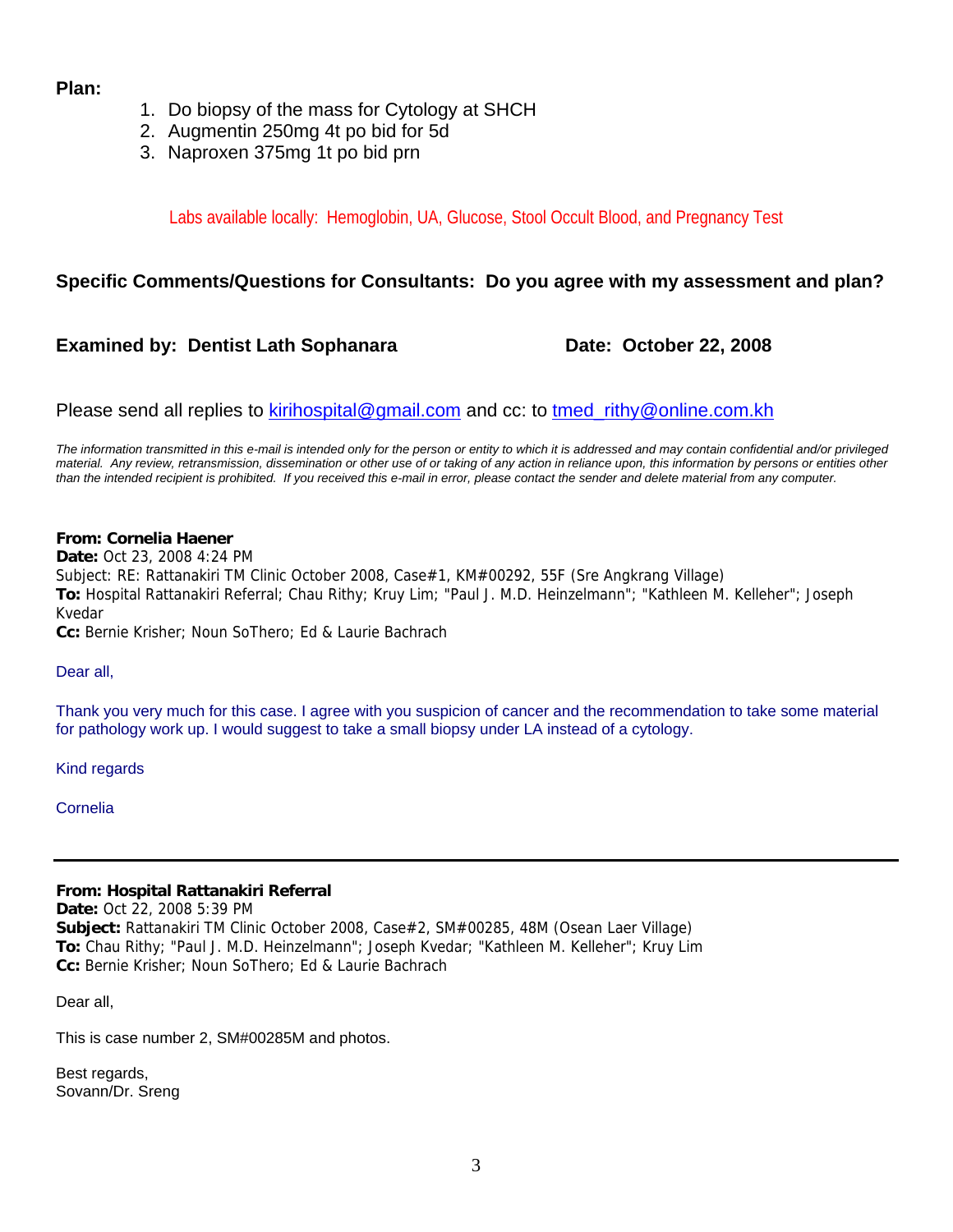# **Rattanakiri Provincial Hospital Telemedicine Clinic with Sihanouk Hospital Center of HOPE and Partners in Telemedicine**



# **Patient: SM#00285, 48M (Osean Laer Village)**

**Chief Complaint:** Polyuria and fatigue x 1m

**HPI:** 48M, farmer, presented with polyuria, polyphagia, polydypsia, fatigue, he went to private clinic, blood sugar tested 400mg/dl and treated with antidiabetic drug. A month later the above symptoms seem not better so he bought chines medicine for diabetic taking 2t bid, his symptoms became better since then for

almost 10y. In this month, he presented with itchy, and redness on his penis and he thought it might be from allergic reaction to medicine so he stopped taking medicine for 3d, then the rash disappeared and when he takes medicine it appeared again. He didn't take medication and developed polyuria, polyphagia, fatigue, and went to diabetic clinic in Phnom Penh and started treating him with Diamicron (Metformin), he developed rash on his penis so the treatment changed to Pyoglytazone and Alcarbose 1t bid and Aspirin qd.

**PMH/SH:** Kidney stone in 2006 and got treatment in Phnom Penh

**Social Hx:** Drinking alcohol casually; smoking 20cig/d, stopped 3months

**Family Hx:** Mother with HTN

# **Medication:**

- 1. Pyoglytazone 1t po bid
- 2. Alcarbose 1t po bid
- 3. ASA 300mg 1/4t po qd

**Allergies:** presented with rash if taking Penicillin, Bactrim

**ROS:** Unremarkable

| PE: |                         |       |       |       |          |
|-----|-------------------------|-------|-------|-------|----------|
|     | Vital Signs: BP: 125/80 | P: 76 | R: 20 | T: 37 | Wt: 70kg |

**General:** look stable

**HEEN:** No oropharyngeal lesion, pink conjunctiva, no neck mass, no lymph node palpable, no JVD

**Chest:** CTA billateraly, no rale, no ronchis, HRRR, no murmur

**Abdomen:** Soft, flat, no tender, no distension, (+) BS, no HSM, no scar

Extemity/Skin: No edema, no lesion, no foot wound

**MS/Neuro:** MS+5/5, motor and sensory intact, DTRs+2/4, normal gait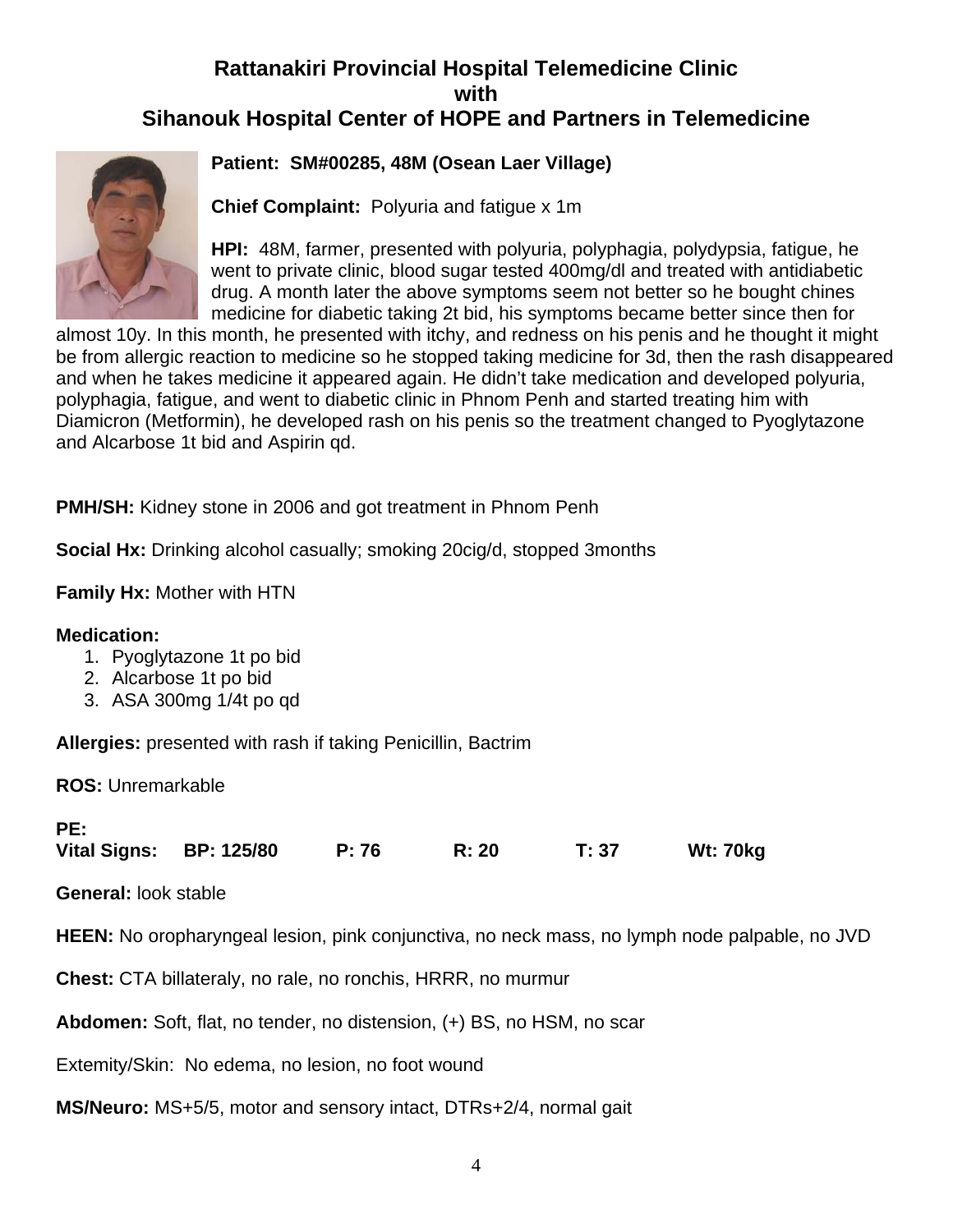# **Previous Lab/Studies:**

| Create: 1.2 |              | $[0.6 - 1.1]$ |
|-------------|--------------|---------------|
|             | Gluc : 319.6 | $[75 - 115]$  |
| $K^+$       | :4.6         | $[3.6 - 55]$  |

FBS : 342mg/dl

 $U/A$  : gluc 4+

# **Assessment:**

1. DMII

# **Plan:**

- 1. Pyoglytazone 1t po bid for two months
- 2. Alcarbose 1t po bid for two months
- 3. Captopril 25mg 1/4t po bid for one month
- 4. ASA 300mg 1/4t po qd for one month
- 5. Draw blood for CBC, Lyte, BUN, Creat, Gluc, and HbA1C at SHCH

Labs available locally: Hemoglobin, UA, Glucose, Stool Occult Blood, and Pregnancy Test

# **Specific Comments/Questions for Consultants: Do you agree with my assessment and plan?**

# **Examined by: Nurse Sovann Peng Date: October 22, 2008**

Please send all replies to [kirihospital@gmail.com](mailto:kirihospital@gmail.com) and cc: to tmed rithy@online.com.kh

*The information transmitted in this e-mail is intended only for the person or entity to which it is addressed and may contain confidential and/or privileged material. Any review, retransmission, dissemination or other use of or taking of any action in reliance upon, this information by persons or entities other than the intended recipient is prohibited. If you received this e-mail in error, please contact the sender and delete material from any computer.*

**From:** Fang, Leslie S.,M.D. **Sent:** Saturday, October 25, 2008 9:47 AM **To:** Fiamma, Kathleen M. **Subject:** Rattanakiri TM Clinic October 2008, Case#2, SM#00285, 48M (Osean Laer Village)

Agree that the diagnosis is Type 2 diabetes mellitus, poorly controlled The good news is that there does not appear to be obvious end-organ damage as yet with no clinical evidence of peripheral neuropathy or retinopathy or nephropathy.

It is important to continue to aggressively manage the blood sugars.

The slight elevation of creatinine is related to dehydration with the elevated blood sugar and presumed slight ketonemia. This should improve as blood sugars and ketonemia improve.

Leslie Fang, MD PhD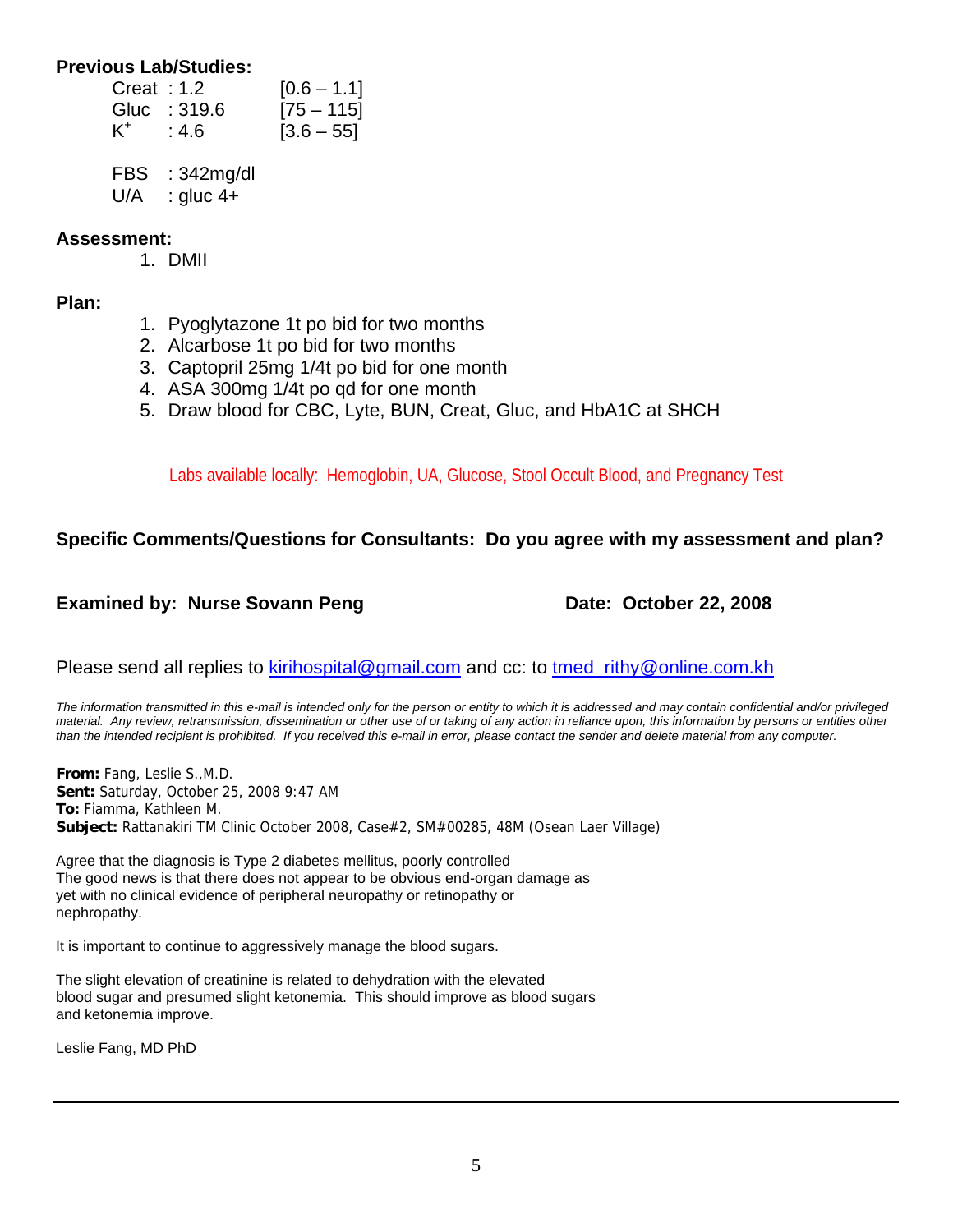#### **From: Hospital Rattanakiri Referral**

**Date:** Oct 22, 2008 5:41 PM **Subject:** Rattanakiri TM Clinic October 2008, Case#3, TB#00286, 44M (Lum Phat) **To:** "Paul J. M.D. Heinzelmann"; Joseph Kvedar; "Kathleen M. Kelleher"; Kruy Lim; Chau Rithy **Cc:** Bernie Krisher; Noun SoThero; Ed & Laurie Bachrach

Dear all,

This is case number 3, TB#00286, 44M and photos.

Best regards, Sovann/Dr. Sreng

# **Rattanakiri Provincial Hospital Telemedicine Clinic with Sihanouk Hospital Center of HOPE and Partners in Telemedicine**



**Patient:** TB#00286, 44M (Lumphat village)

**Chief Complaint:** General Oedema and muscle crampe x 3months

**HPI:** 44yo man with presented with symptoms of swelling of both legs, face, oliguria, dark color urine, he went to provincial hospital and treated with some medicines (unknown name) and his condition seems not better. He went to Viet Name hospital and was treated with Furosemide 40mg 1t po qd, KCl 1t po qd, Fenofibrate 200mg qd. He seems better now and come to us for consultation.

**PMH/SH:** unremarkable

**Social Hx:** no smoke, no EtOH

# **Medication:**

- 1. Prednisolone 5mg 6tab qd,
- 2. Fenofabrate 200mg 1tabqd
- 3. Furosemide 40mg 1tabqd

# **Allergies:** NKDA

**Family Hx:** None

**ROS:** none

**PE: Vital Signs: BP: 127/83 P: 72 R: 20 T: 36.5 Wt: 68kg**

**General:** Alert and orientedx3

**HEENT:** No icteric, pink conjuntiva, no oropharyngeal lesions

**Chest:** clear BS bilaterally, no crackle, no ronchi, HRRR without murmur

**Abdomen:** Soft, nontendered, active BS, no organomegaly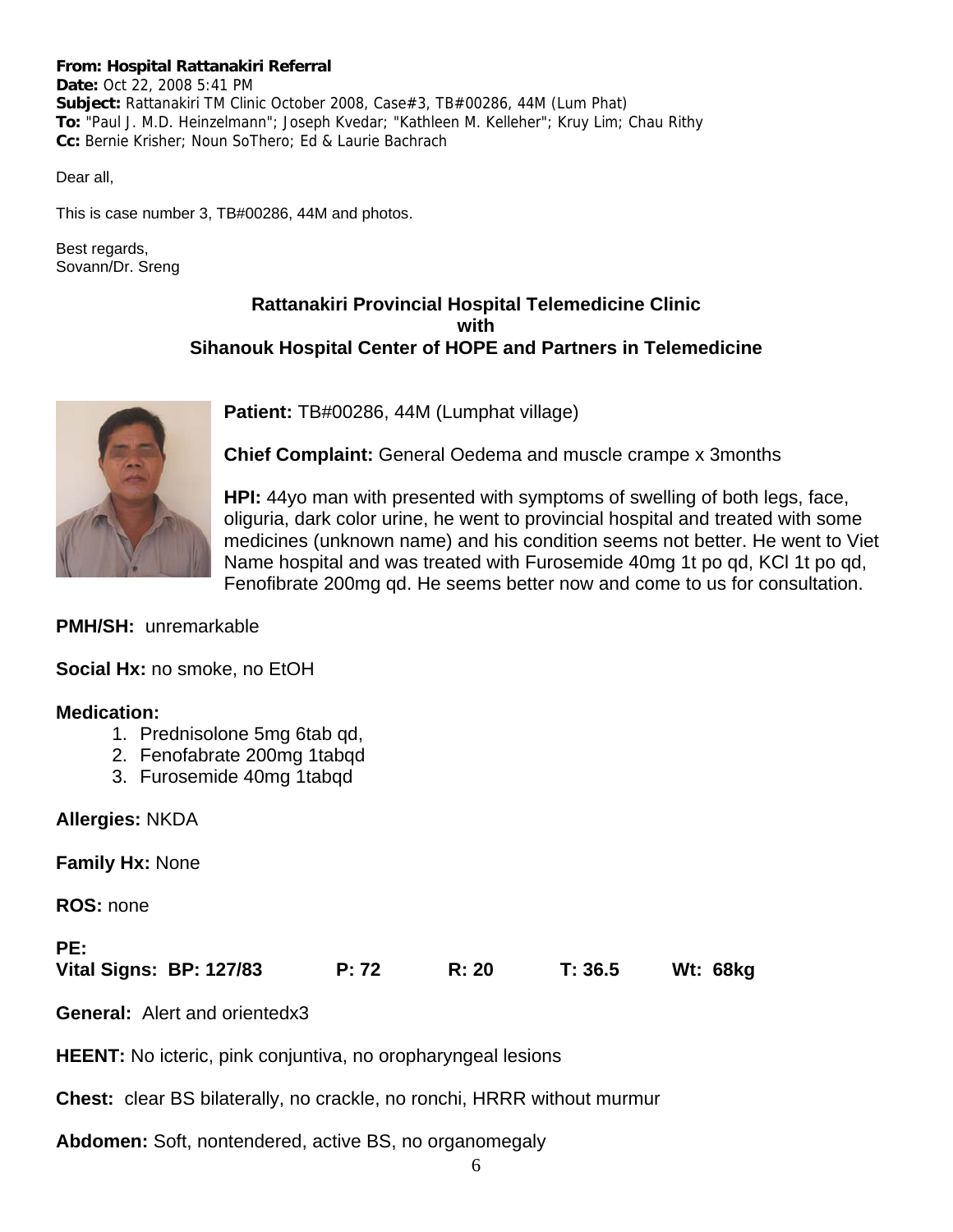# **Musculoskeletal:** no gross masses or lesions or rashes

# **Extremity/Skin:**

**Neuro:** Normal DTRs, mortor and sensory intact

**GU:** oligoria

**Previous Lab/Studies:** - U/A Proteine 2g/l - Biochemisry (cholesterol 206mg/dl, triglyceride 198mg/dl) **Lab/Studies Requests:** -U/A : Blood (+), Proteine (+++) on 22/10/2008 - Biochemistry: total cholesterol 250.3mg/dl, Calcium 8.1mg/dl, potassium 3.8mmol/l, glucose 130mg/dl - CBC : ht 45% , WBC 8500/mm3, m/s negative

**Assessment:** - Nephrotic Syndrome

**Plan:** 1- Prednisolone5mg 14tab qd 2months

- 2- Aspirine 300mg 1/4 tab qd
- 3- simvastatine 10mg 1tab at night 2months
- 4 Captopril 25mg 1/4 tab bid

# **Comments/Notes:**

**Examined by:** MA Koh Polo **Date: October 22, 2008** 

Please send all replies to [kirihospital@gmail.com](mailto:kirihospital@gmail.com) and cc: to tmed rithy@online.com.kh.

*The information transmitted in this e-mail is intended only for the person or entity to which it is addredded and may contain confidential and/or priviledged material. Any review, retransmission, dissemination or other use of or taking of any action in reliance upon, this information by persons or entities other than the intended recipient is prohibited. If you received this e-mail in error, please contact the sender and delete material from any computer.*

**From:** Fang, Leslie S.,M.D. **Sent:** Saturday, October 25, 2008 9:44 AM **To:** Fiamma, Kathleen M. **Subject:** Rattanakiri TM Clinic October 2008, Case#3, TB#00286, 44M (Lum Phat)

Agree that with the information available that this is nephrotic syndrome in a young man The differential diagnosis is Minimal Change Disease, Membranous nephropathy or Focal Sclerosis A trial of steroids is reasonable Captopril and diuretics are also reasonable Need to determine renal function as well as the available data

Leslie Fang, MD PhD

#### **From: Hospital Rattanakiri Referral**

**Date:** Oct 22, 2008 5:47 PM **Subject:** Rattanakiri TM Clinic October 2008, Case#4, VC#00287, 48M (Village V)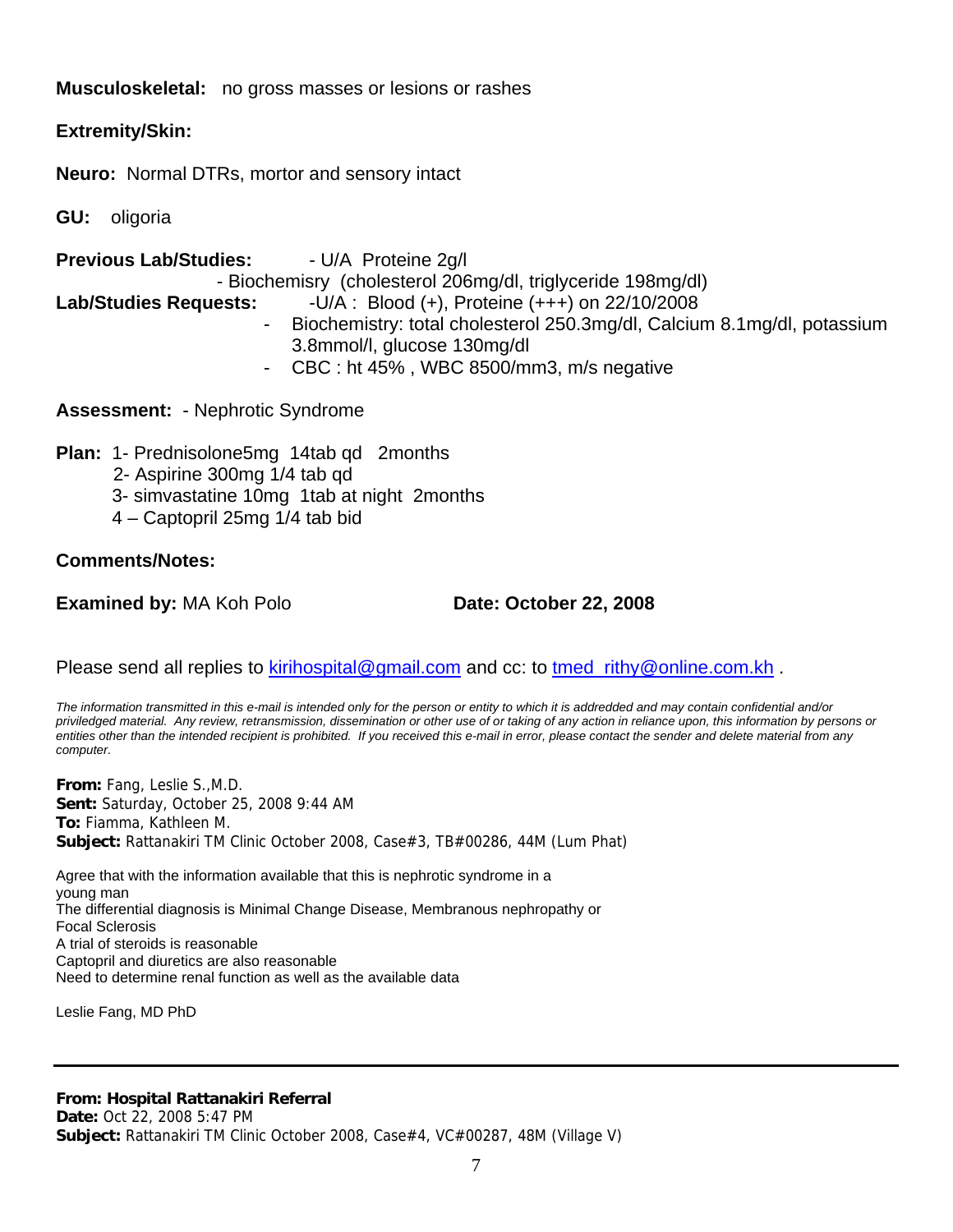**To:** "Paul J. M.D. Heinzelmann"; Joseph Kvedar; "Kathleen M. Kelleher"; Kruy Lim; Chau Rithy **Cc:** Bernie Krisher; Noun SoThero; Ed & Laurie Bachrach

Dear all,

This is case number 4, VC#00287, 48M and photos.

Best regards, Sovann/Dr. Sreng

# **Rattanakiri Provincial Hospital Telemedicine Clinic with Sihanouk Hospital Center of HOPE and Partners in Telemedicine**



**Patient: VC#00287, 48M (Village V)**

**Chief Complaint:** Both legs edema x 2y

**HPI:** 48M presented with symptoms of swelling of both legs, pass small amount of urine and he went to private clinic and treated him with Furosemide 1t per day then he had much urine and his swelling better. Three months later, he deveoped oliguria, swelling and Urine tested showed proteinuria and

treated with Prednisolone for three month then he developed epigastric pain so private doctor stopped his Prednisolone. In Janurary 2008, he developed oliguria, legs swelling, lower back pain and urine tested proteinuria and treated with Prednisolone 5mg starting 15t qd with monthly decreasing dose untill 5t in six month; Furosemide. Now his legs swelling decreased, but complaining of oliguria if not taking Furosemide, blurred vion, and lower back pain.

**PMH/SH:** Malaria in 1992, pharyngitis

**Social Hx:** Drinking alcohol casually, smoking 5cig/d

**Family Hx:** None

**Medication:** Furosemide 40mg 1t po qd

**Allergies:** NKDA

**ROS:** No fever, no cough, no fatigue, no epigastric pain, no nausea/vomiting, no stool with blood/mucus, no hematuria, no dysuria

# **PE:**

**Vital Signs: BP: 122/67 P: 91 R: 20 T: 37 Wt: 128kg** 

**General:** look obesity, stable

**HEEN:** No oropharyngeal lesion, pink conjunctiva, no neck mass, no lymph node palpable, no JVD

**Chest:** CTA bilaterally, no rales, no rhonchi; HRRR, no murmur

**Abdomen:** Soft, no tender, (+) distension, (+) BS, no HSM, no scar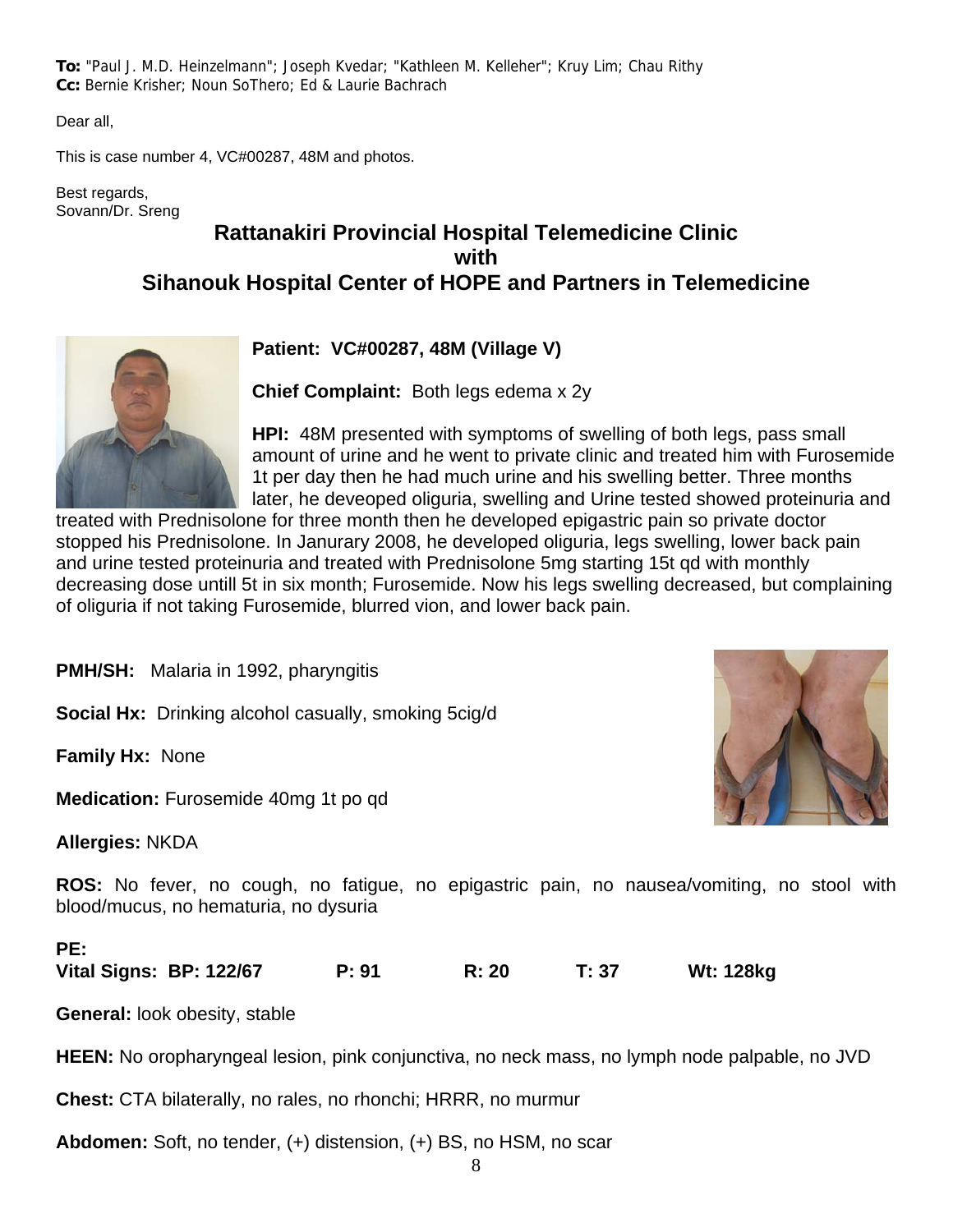**Extremity/Skin:** 1+pitting edema, no rash, no lesion

**MS/Neuro:** MS+5/5, motor and sensory intact, DTRs+2/4

# **Previous Lab/Studies:**

| $= 8.8$   | $[8.1 - 10.4]$     |
|-----------|--------------------|
| $= 204.6$ | [ <sub>200</sub> ] |
| $=0.7$    | $[0.6 - 1.1]$      |
| $= 89.9$  | $[75 - 115]$       |
| $=140$    | $[145 - 155]$      |
| $=4.5$    | $[3.6 - 5.5]$      |
|           |                    |

Albu, Prot, TG, Cloride can not be done in local lab

UA: protein trace

# **Assessment:**

- 1. Nephrotic Syndrome
- 2. Obesity

# **Plan:**

- 1. Do regular exercise to reduce weight
- 2. Drink about 1L water per day
- 3. Draw blood for CBC, Lyte, BUN, Creat, Gluc, Albu, Protein, Tot Chole, TG at SHCH

Labs available locally: Hemoglobin, UA, Glucose, Stool Occult Blood, and Pregnancy Test

# **Specific Comments/Questions for Consultants: Do you agree with my assessment and plan?**

# **Examined by: Nurse Sovann Peng Date: October 21, 2008**

Please send all replies to [kirihospital@gmail.com](mailto:kirihospital@gmail.com) and cc: to tmed rithy@online.com.kh

*The information transmitted in this e-mail is intended only for the person or entity to which it is addressed and may contain confidential and/or privileged material. Any review, retransmission, dissemination or other use of or taking of any action in reliance upon, this information by persons or entities other than the intended recipient is prohibited. If you received this e-mail in error, please contact the sender and delete material from any computer.*

**From: Cusick, Paul S.,M.D. Date:** Oct 25, 2008 9:42 AM **Subject:** RE: Rattanakiri TM Clinic October 2008, Case#4, VC#00287, 48M (Village V) **To:** "Fiamma, Kathleen M."; kirihospital@gmail.com **Cc:** tmed\_rithy@online.com.kh

thanks for this consult,

He has protein in his urine and edema. He may have nephrotic syndrome. The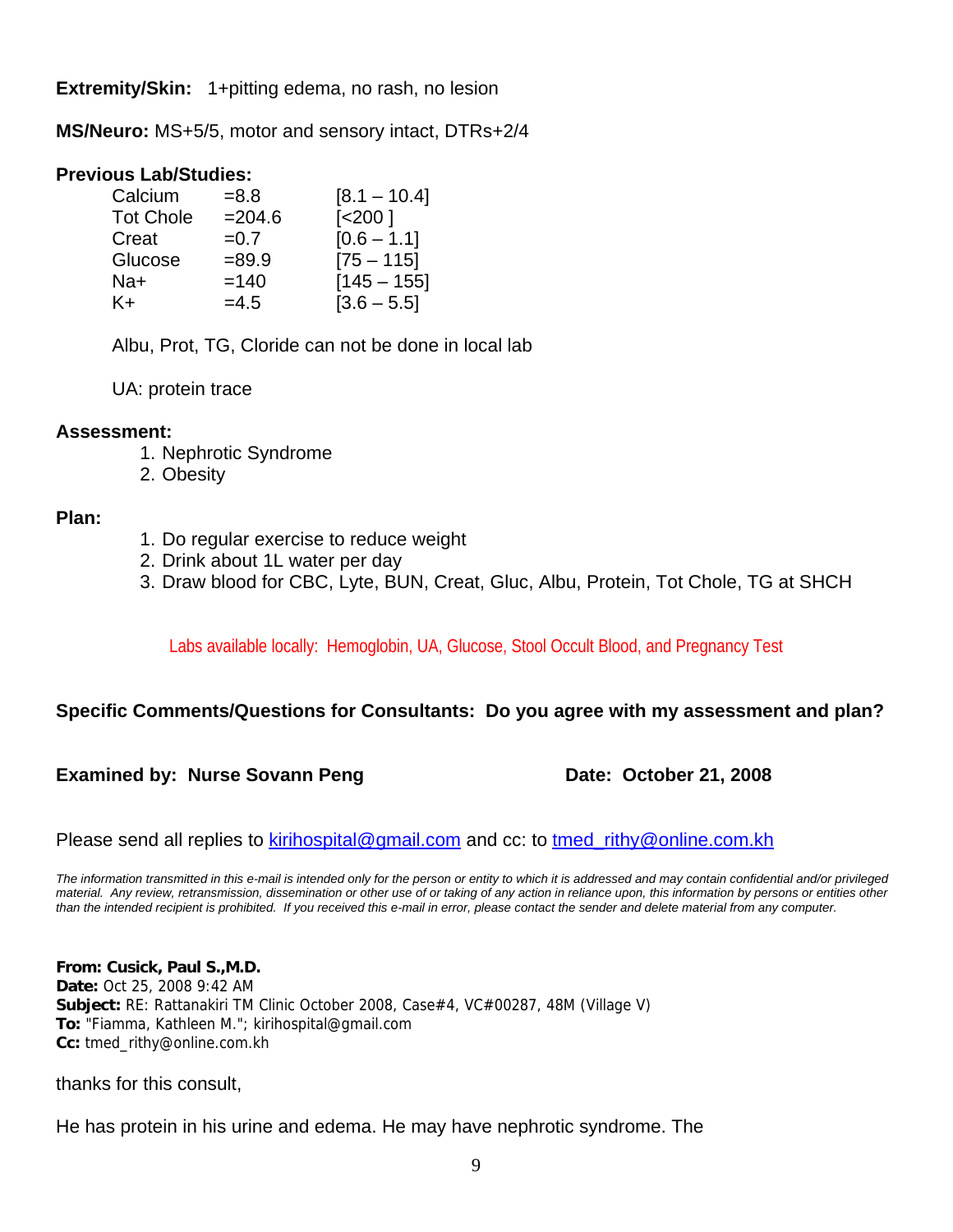etiology is unknown and, while suppressed by prednisone, needs to be diagnosed with consultation to kidney specialits (nephrologist) for urine microscopy (?urine casts etc) and ultrasound and possible biopsy of the kidney to determine cause,treatment and prognosis,

You can continue prednisone at present doses and lasix. His face appears Cushingnoid. This could be from the prednisone.

He needs specialty consultation.

Paul

**From: Hospital Rattanakiri Referral**

**Date:** Oct 22, 2008 5:51 PM **Subject:** Rattanakiri TM Clinic October 2008, Case#5, YS#00291, 47F (Village II) **To:** "Paul J. M.D. Heinzelmann"; Joseph Kvedar; "Kathleen M. Kelleher"; Kruy Lim; Chau Rithy **Cc:** Bernie Krisher; Noun SoThero; Ed & Laurie Bachrach

Dear all,

This is case number 5, YS#00291, 47F and photos.

Best regards, Sovann/Dr. Sreng

# **Rattanakiri Provincial Hospital Telemedicine Clinic with Sihanouk Hospital Center of HOPE and Partners in Telemedicine**



**Patient: YS#00291, 47F (Village II)**

**Chief Complaint:** Palpitation and insomnia x 1y

**HPI:** 47F, farmer, presented with symptoms of fever, chill, epigastric discomfort after eating without radiation, vomiting. She went to local health center, negative malaria and told she has gastritis and Thyphoid fever and treated with some medicines (unknown name). After she took those medicines for a few hours she developed dyspnea, palpitaion, diaphoresis and brought to provincial

hospital and told she has drugs allergy.

After that time, she presented with palpitation, insomnia, heat intolerance, fatigue, and especially with loud voice, she went to many local clinic and told she has heart disease. She denied of cough, chest pain, GI problem, stool with blood/mucus, orthopnea, edema, oliguria, hematuria, dysuria.

**PMH/SH:** Remote malaria

**Social Hx:** No cig smoking, no alcohol drinking, 7 children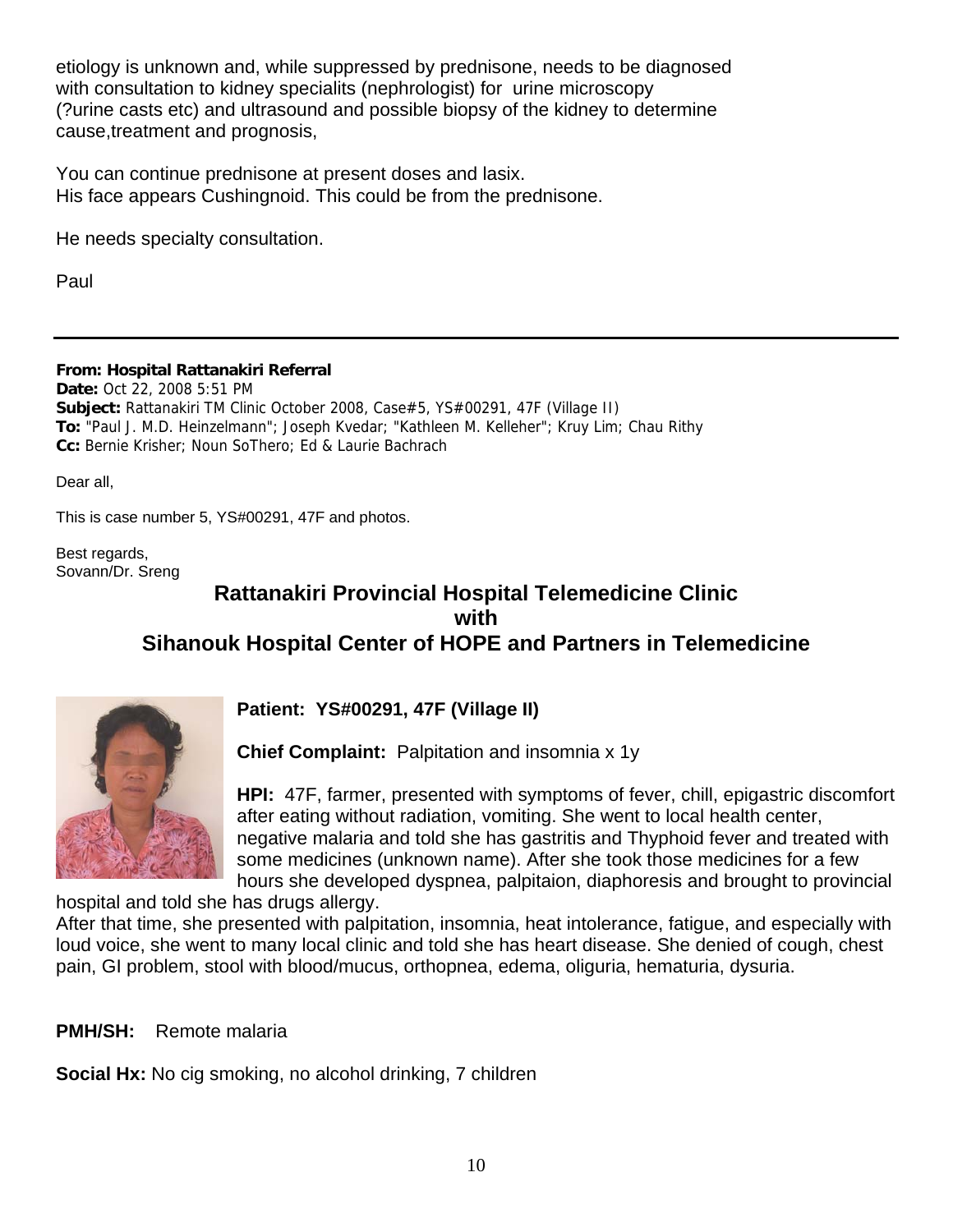

**Family Hx:** None

**Medication:** Calcium po

**Allergies:** NKDA

**ROS:** Regular period, weith loss 5kg/y

# **PE:**

**Vital Signs: BP: 127/87 P: 74 R: 20 T: 37 Wt: 60kg** 

**General:** look stable

**HEEN:** No oropharyngeal lesion, pink conjunctiva, no neck mass, no lymph node palpable, no JVD

**Chest:** CTA bilaterally, no rales, no rhonchi, HRRR, no murmur

**Abdomen:** Soft, flat, no tender, no distension, (+) BS, no HSM, no scar

**Extremity/Skin:** No edema, no lesion

**MS/Neuro:** MS+5/5, motor and sensory intact, DTRs+2/4, normal gait

# **Previous Lab/Studies:**

EKG: Normal Sinus rhythm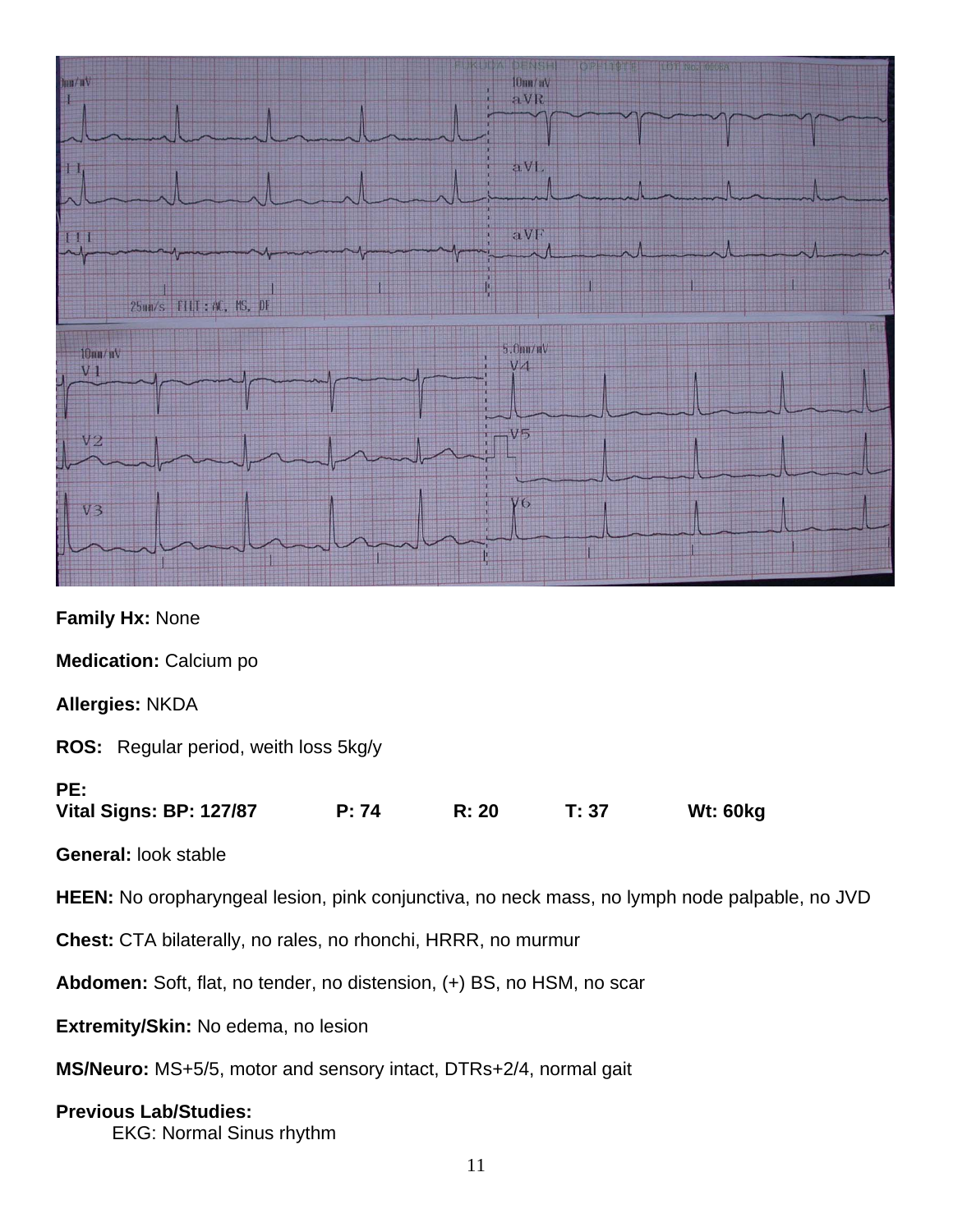# **Assessment:**

- 1. Anxiety
- 2. Thyroid disorder ??

# **Plan:**

- 1. Diphenhydramin 2mg 1t po qhs for 10d
- 2. MTV 1t po qd for two months
- 3. Paracetamol 500mg 1t po qid prn for two months
- 4. Draw blood for CBC, Lyte, BUN, Creat, Gluc and TSH at SHCH

Labs available locally: Hemoglobin, UA, Glucose, Stool Occult Blood, and Pregnancy Test

# **Specific Comments/Questions for Consultants: Do you agree with my assessment and plan?**

# **Examined by: Nurse Sovann Peng Date: October 22, 2008**

Please send all replies to [kirihospital@gmail.com](mailto:kirihospital@gmail.com) and cc: to tmed rithy@online.com.kh

*The information transmitted in this e-mail is intended only for the person or entity to which it is addressed and may contain confidential and/or privileged material. Any review, retransmission, dissemination or other use of or taking of any action in reliance upon, this information by persons or entities other than the intended recipient is prohibited. If you received this e-mail in error, please contact the sender and delete material from any computer.*

No answer replied

# **From: Hospital Rattanakiri Referral**

**Date:** Oct 22, 2008 5:54 PM **Subject:** Rattanakiri TM Clinic October 2008, TP#00293, 22M (Thmey Village) **To:** Chau Rithy; "Paul J. M.D. Heinzelmann"; Joseph Kvedar; "Kathleen M. Kelleher"; Kruy Lim **Cc:** Bernie Krisher; Noun SoThero; Ed & Laurie Bachrach

Dear all,

This is case number 6, TP#00293, 22M and Face photos is not available.

Best regards, Sovann/Dr. Sreng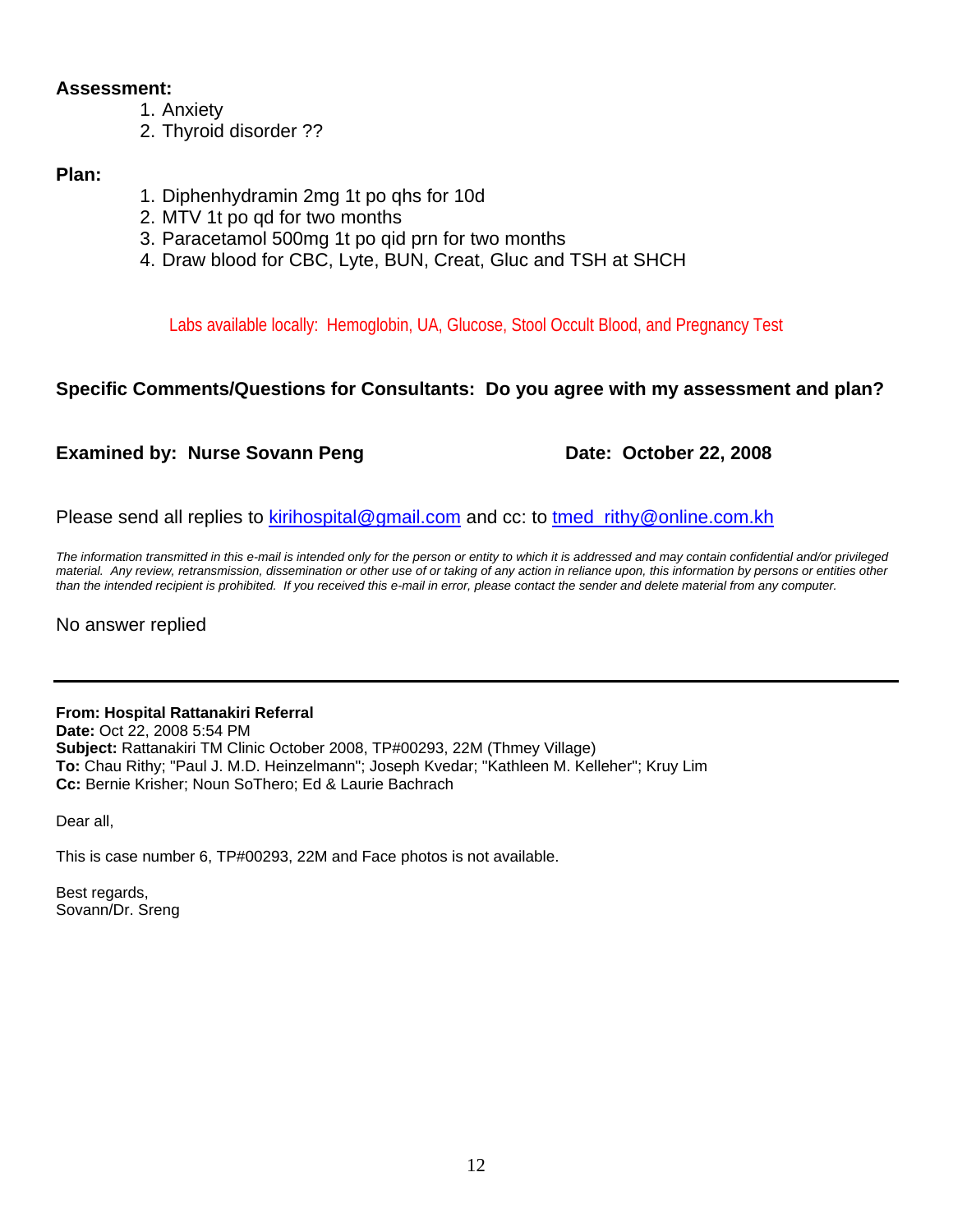# **Rattanakiri Provincial Hospital Telemedicine Clinic with Sihanouk Hospital Center of HOPE and Partners in Telemedicine**

# **Patient: TP#00293, 22M (Thmey Village)**

**Chief Complaint:** Right breast mass x 2ys

about five months ago, the mass decrease size and swelling, **HPI:** Patient, construction worker, complaining of right breast mass x 2yrs. Intially large mass with increased swelling and mild tenderness, no lymph node, no fever, no injury or trauma to breast area, no discharge from breast; no tenderness unless squeszed hard on it.

**PMH/SH:** MVA with minor injuries 2 months ago

**Social Hx:** No cig smoking, casual drinker

**Family Hx:** None

**Medication:** None

**Allergies:** NKDA

**ROS:** Unremarkable

# **PE:**

**Vital Signs: BP: 113/66 P: 60 R: 16 T: 36.5 Wt: 47kg** 

**General:** Alert and O x 3, normal phisical appearance

**HEEN:** No oropharyngeal lesion, pink conjunctiva, no lymph node palpable

**Chest:** CTA bilaterally, no rales, no rhonchi; HRRR, no murmur; Left breast normal; right breast > left breast, no axillary lymph node, 2 lesions 1.5 x 1cm, mobile, bumpy surface, tenderness with slightly compression, no breast discharge, no inflammation, (+) mass translucent

**Abdomen:** Unremarkable

**Extremity/Skin:** Unremarkable

**MS/Neuro:** MS+5/5, motor and sensory intact, DTRs+2/4

# **Previous Lab/Studies:**

- 1. Right breast U/S: two mass 11 x 17mm solid
- 2. FNA unsucesful (nothing to draw)

# **Assessment:**

1. Right breast cyst

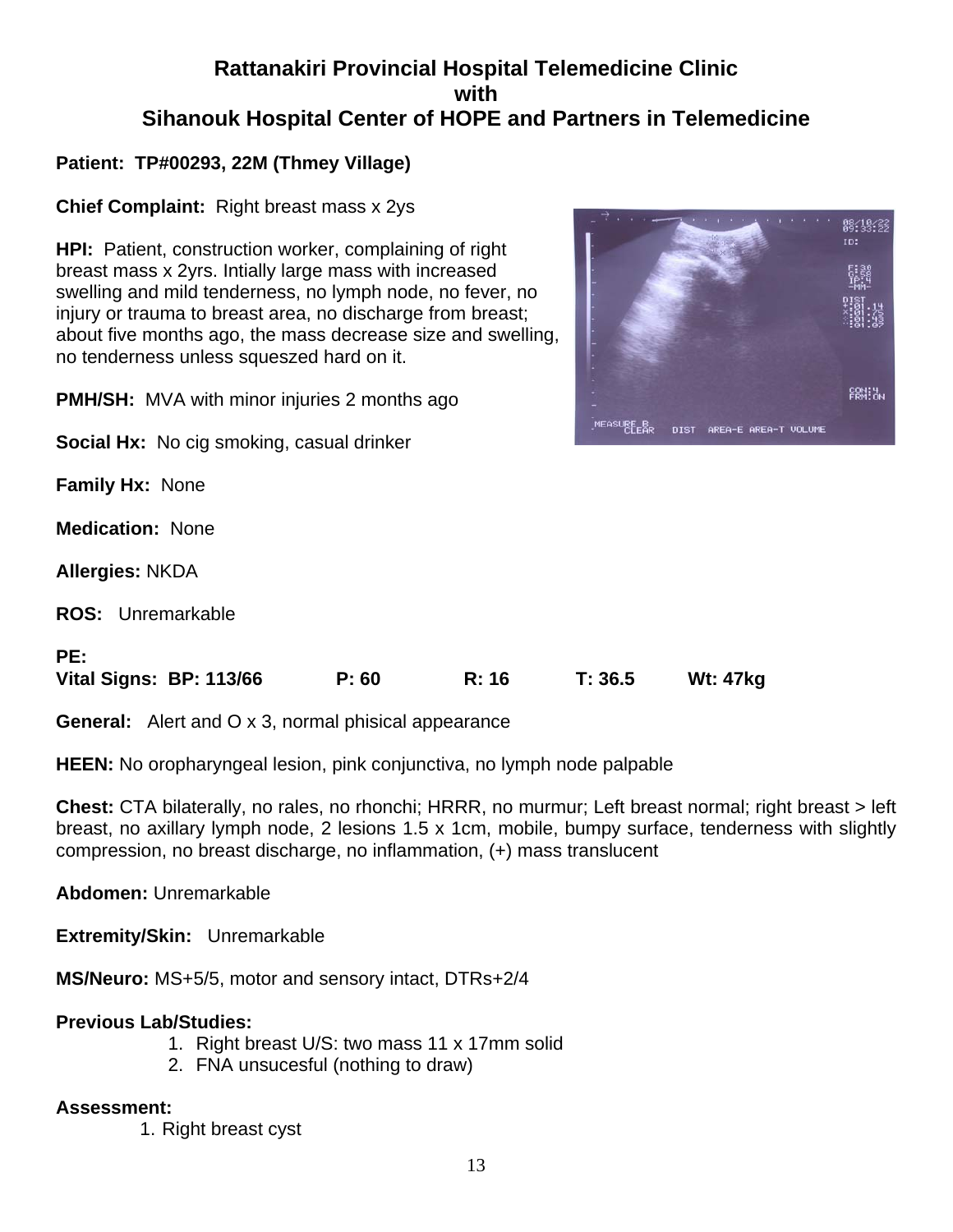2. Inflammed breast tissue ?

# **Plan:**

- 1. Observe
- 2. Naproxen 375mg 1t po bid prn pain

Labs available locally: Hemoglobin, UA, Glucose, Stool Occult Blood, and Pregnancy Test

# **Specific Comments/Questions for Consultants: Do you agree with my assessment and plan?**

# **Examined by: PA Rithy Chau Date: October 22, 2008**

Please send all replies to [kirihospital@gmail.com](mailto:kirihospital@gmail.com) and cc: to tmed rithy@online.com.kh

*The information transmitted in this e-mail is intended only for the person or entity to which it is addressed and may contain confidential and/or privileged material. Any review, retransmission, dissemination or other use of or taking of any action in reliance upon, this information by persons or entities other than the intended recipient is prohibited. If you received this e-mail in error, please contact the sender and delete material from any computer.*

**From:** Cusick, Paul S.,M.D. **Date:** Oct 31, 2008 5:26 AM **Subject:** Rattanakiri TM Clinic October 2008, TP#00293, 22M (Thmey Village) **To:** "Fiamma, Kathleen M.": kirihospital@gmail.com **Cc:** tmed\_rithy@online.com.kh

Sorry for the delay in this response.

This is the information and response that I received regarding this man from one of our breast surgeons.

Likely gynecomastia but can't tell from an ultrasound. Diagnosis best by mammogram or physical exam (We need teleexam).

If this is a smooth, ellipsoid fullness behind the nipple with the nipple at one focus of the ellipse, and if has been there for several months without change, likely gynecomastia.

As we can't confirm exam, might be best to do a core biopsy or a mammogram. Mammo might be cheaper, but not sure which they can afford.

So, this is likely benign gynecomastia. The full answer would come from a biopsy of the lump or a mammogram

Best of luck.

Paul

**From:** Hospital Rattanakiri Referral **Date:** Oct 22, 2008 5:58 PM **Subject:** Rattanakiri TM Clinic October 2008, Case#7, KS#00294, 50M (Sre Angkrang Village) **To:** "Paul J. M.D. Heinzelmann"; Joseph Kvedar; "Kathleen M. Kelleher"; Chau Rithy; **Cc:** Bernie Krisher; Noun SoThero; Ed & Laurie Bachrach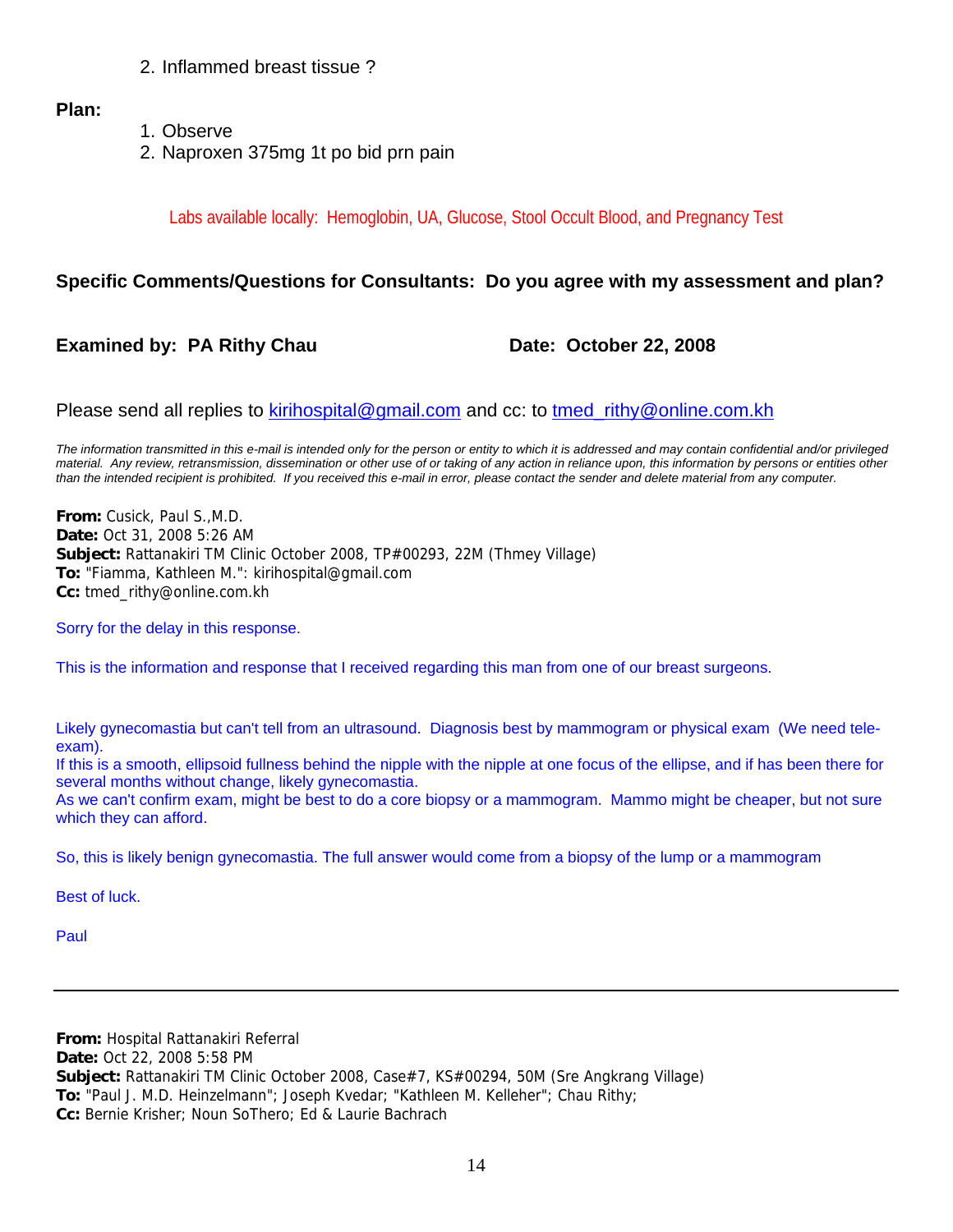Dear all,

This is the last case for Rattanakiri TM Clinic October 2008, KS#00294, 50M and photos. Please reply to the cases before Thursday afternoon. Thank you very much for your cooperation and support in this project.

Best regards, Sovann/Dr. Sreng

# **Rattanakiri Provincial Hospital Telemedicine Clinic with Sihanouk Hospital Center of HOPE and Partners in Telemedicine**



# **Patient: KS#0094, 50M (Sre Ankrang Village)**

**Chief Complaint:** Left chest pain, and cough x 1month

**HPI:** 50M, presented with symptoms of left chest pain, the pain increased with cough, white sputum, low grade fever, night sweat and weight loss, he went to private local clinic and treated him with Salbutamol Inhaler and Ofloxacin for a few days but his symptoms not better. He denied of hemoptysis, nausea, vomiting, GI problem, stool with blood/mucus, hematuria, dysuria.

| PE:<br>Vital Signs: BP: 130/97                      | P: 96 | R: 22 | T: 37.5 | Wt: kg |  |
|-----------------------------------------------------|-------|-------|---------|--------|--|
| <b>ROS: Unremarkable</b>                            |       |       |         |        |  |
| <b>Allergies: NKDA</b>                              |       |       |         |        |  |
| <b>Medication:</b> Ofloxacin and Salbutamol inhaler |       |       |         |        |  |
| Family Hx: None                                     |       |       |         |        |  |
| <b>Social Hx:</b>                                   |       |       |         |        |  |
| <b>PMH/SH: Unremarkable</b>                         |       |       |         |        |  |

**General:** look sick, no tachypnea

**HEEN:** No oropharyngeal lesion, pink conjunctiva, no neck mass, no lymph node palpable, no JVD

**Chest:** Decreased breath sound on left middle and lower lobe, absent tactile fremitus, Egophony on left side; Right lung normal, HRRR, no murmur

**Abdomen:** Soft, flat, no tender, no distension, (+) BS, no HSM, no scar

**MS/Neuro:** MS+5/5, motor and sensory intact, DTRs+2/4

# **Previous Lab/Studies:**

CXR : deviation of trachea to the left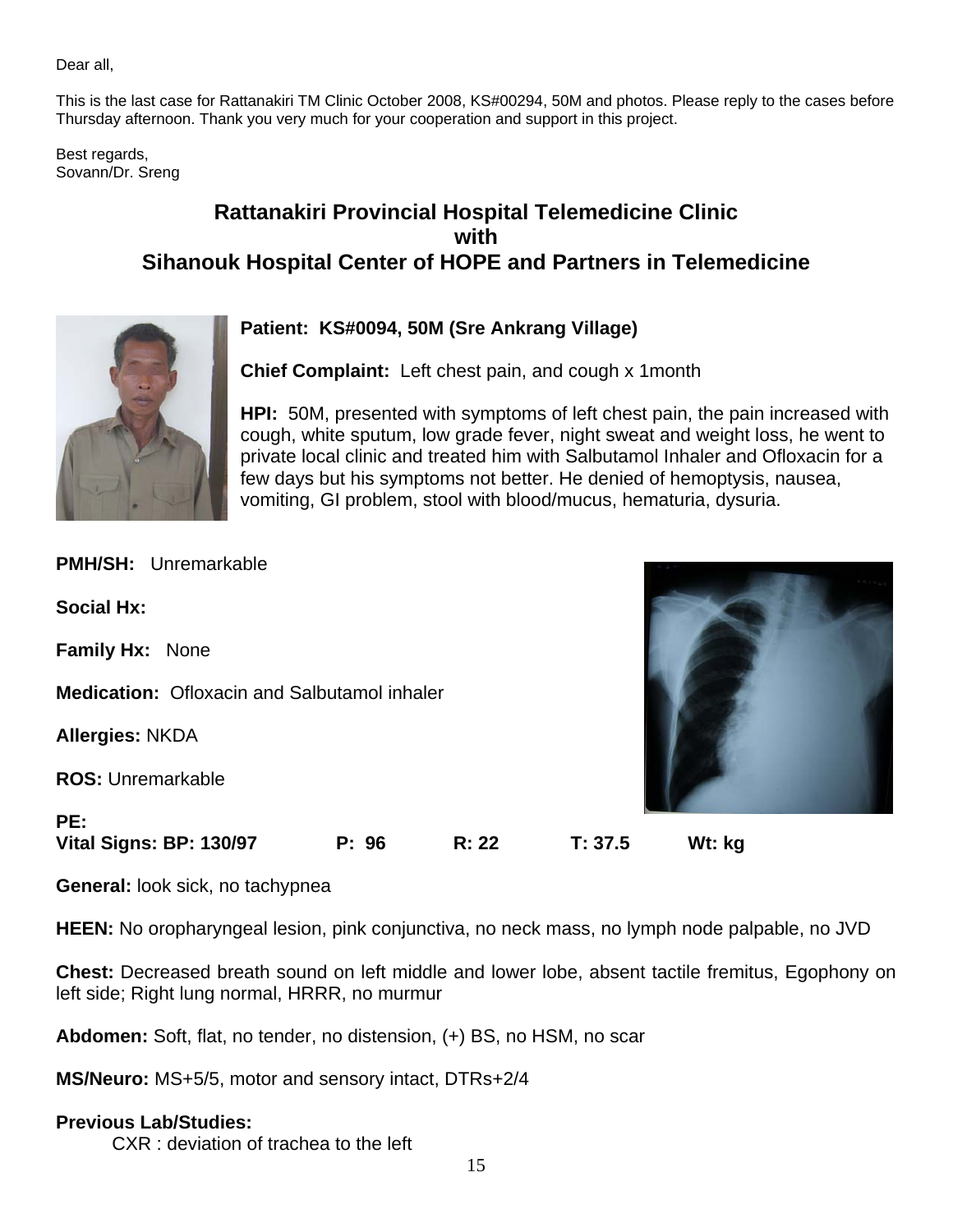Ultrasound: Left lung pleural effusion AFB smear done but result not come

yet

 Pleural effusion drainage: bloody fluid Result: RBC, no WBC seen

# **Assessment:**

- 1. Pleural effusion
- 2. PTB ?
- 3. Left lung malignancy

**Plan:** 

- 1. Clarithromycin 500mg 1t po bid for 2weeks
- 2. Naproxen 375mg 1t po bid for 10d
- 3. Paracetamol 500mg 1t po qid prn pain



Labs available locally: Hemoglobin, UA, Glucose, Stool Occult Blood, and Pregnancy Test

# **Specific Comments/Questions for Consultants: Do you agree with my assessment and plan?**

**Examined by: Nurse Sovann Peng Date: October 22, 2008** 

Please send all replies to [kirihospital@gmail.com](mailto:kirihospital@gmail.com) and cc: to tmed rithy@online.com.kh

*The information transmitted in this e-mail is intended only for the person or entity to which it is addressed and may contain confidential and/or privileged material. Any review, retransmission, dissemination or other use of or taking of any action in reliance upon, this information by persons or entities other than the intended recipient is prohibited. If you received this e-mail in error, please contact the sender and delete material from any computer.*

**From:** Crocker, J.Benjamin,M.D. **Sent:** Wednesday, October 22, 2008 12:17 PM **To:** Fiamma, Kathleen M. **Subject:** RE: Rattanakiri TM Clinic October 2008, Case#7, KS#00294, 50M (Sre Angkrang Village) **Importance:** High

This gentleman certainly has pulmonary TB until proven otherwise. Malignancy also must be considered, given age (DOES HE SMOKE??). If he's coughing and has TB, HE MUST BE PRESUMED TO BE HIGHLY CONTAGIOUS, and therefore others in his family, household, work/community environment need to be screened for active TB symptoms.

Given presence of pleural effusion -- this should be tapped ASAP for fluid AFB smear/stain, cell count, cytology, etc. given fever, night sweats, he should be empiricall started on DOT (directly observed therapy) for tuberculosis according to local public health treatment protocols, and I would strongly recommend that this case be reported immediately to the local public health board. Clarithromycin alone is NOT ENOUGH!!

would also consider HIV testing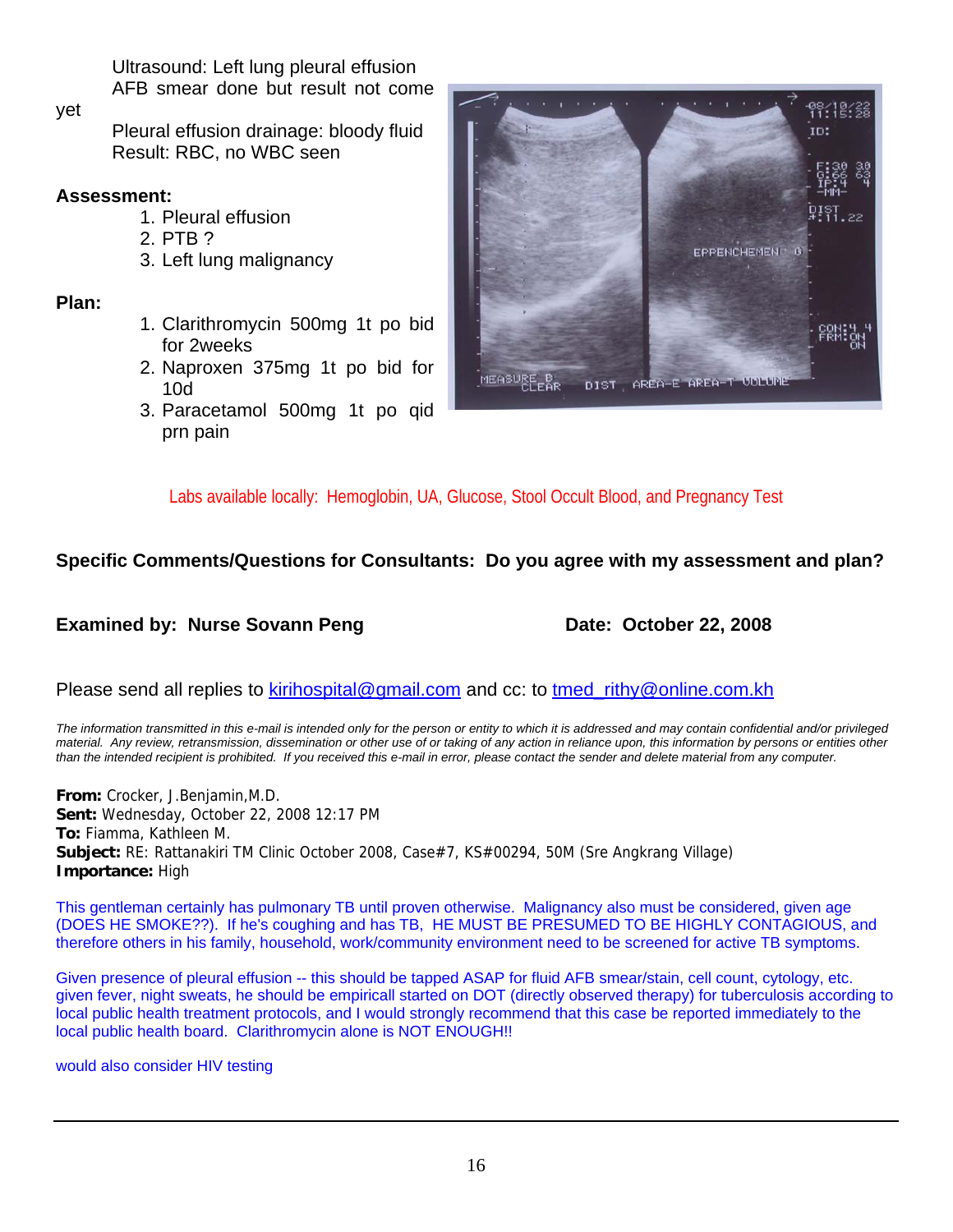#### **From: Hospital Rattanakiri Referral**

**Date:** Oct 23, 2008 10:14 AM **Subject:** October 2008 KiriTelemedicine Case MC#00290, 75M (Village I) **To:** "Kathleen M. Kelleher"; Chau Rithy; Joseph Kvedar; "Paul J. M.D. Heinzelmann"; Kruy Lim **Cc:** Bernie Krisher; Noun SoThero; Ed & Laurie Bachrach

Dear All,

This case was not able to be sent last night for incomplete transaction. It will be sent now and please reply as soon as you can.

Thank you for your cooperation.

Sovann/Channarith

# **Rattanakiri Provincial Hospital Telemedicine Clinic with Sihanouk Hospital Center of HOPE and Partners in Telemedicine**



**Patient: MC#00290, 75M (Village I)**

**Chief Complaint:** Neck tension, blurred vision, itching, dysuria x 4y and cough, rhinorrhea for 15d

**HPI:** 75M presented with neck tension, blurred vision, itching, and dysuria. He was examined BP:170/? and treated with traditional medicine for one year and acetic acid and Dapson for itching for 3y at private clinic. Nowday he presented with neck tension, blurred vision, itching, dysuria, cough, rhinorrhea so he came to us.

**PMH/SH:** Right Distal Radio-ulnar bone fracture 50y ago

**Social Hx:** No alcohol drinking, no cig smoking

**Family Hx:** None

**Medication:** None

**Allergies:** NKDA

**ROS:** Unremarkable

| PE:                     |       |             |          |
|-------------------------|-------|-------------|----------|
| Vital Signs: BP: 120/70 | P: 80 | R: 20 T: 37 | Wt: 65kg |

**General:** look obesity, stable

**HEEN:** No icterus, pink conjunctiva, (+) rhinorrhea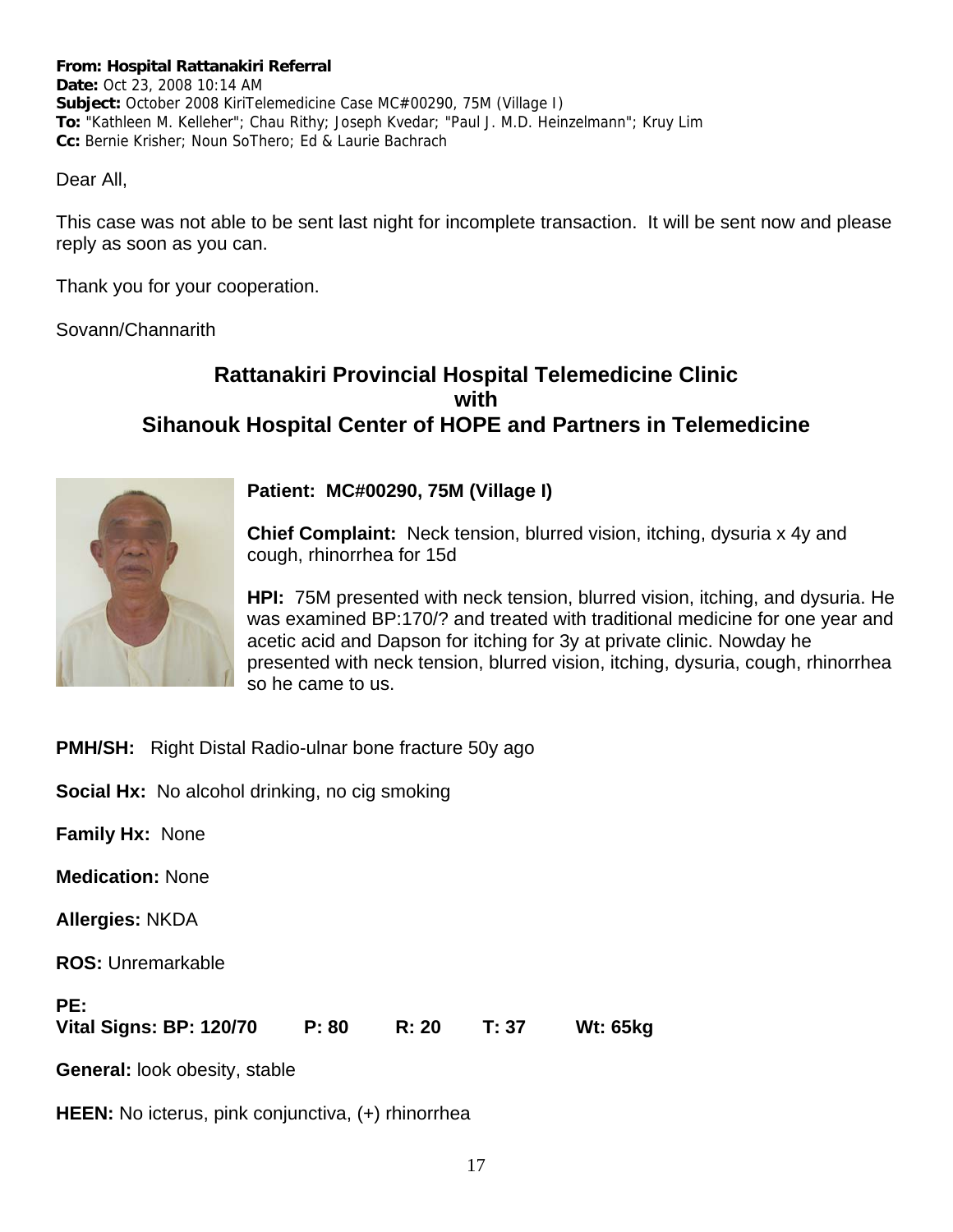**Chest:** CTA bilaterally, no rales, no rhonchi; HRRR, no murmur

**Abdomen:** Soft, no distension, (+) BS

**MS/Neuro:** MS+5/5, motor and sensory intact, DTRs+2/4

**Rectal exam:** Unremarkable

# **Previous Lab/Studies:**

 WBC: 5800/mm3 Eosinophil: 0.4% Neutrophil: 49% Lymphocyte: 45% Monocyte: 0.2% Calcium: 8.3 [8.1 – 10.4] Creatinin: 0.8 [0.6 – 1.1] Glucose: 85.9 [75 – 115]

# **Assessment:**

- 1. HTN by history
- 2. Allergic rhinitis

# **Plan:**

- 1. HCTZ 50mg 1/2t po qd for one month
- 2. Cetirrzine 10mg 1t po qd for one week
- 3. Draw blood for Lyte, BUN, Creat, Gluc, Tot chole and TG at SHCH

Labs available locally: Hemoglobin, UA, Glucose, Stool Occult Blood, and Pregnancy Test

# **Specific Comments/Questions for Consultants: Do you agree with my assessment and plan?**

**Examined by: Dr. Leng Sreng Date: October 21, 2008** 

Please send all replies to [kirihospital@gmail.com](mailto:kirihospital@gmail.com) and cc: to [tmed\\_rithy@online.com.kh](mailto:tmed_rithy@bigpond.com.kh)

*The information transmitted in this e-mail is intended only for the person or entity to which it is addressed and may contain confidential and/or privileged material. Any review, retransmission, dissemination or other use of or taking of any action in reliance upon, this information by persons or entities other than the intended recipient is prohibited. If you received this e-mail in error, please contact the sender and delete material from any computer.*

**From: Hospital Rattanakiri Referral Date:** Oct 27, 2008 11:23 AM **Subject:** Rattanakiri TM Clinic October 2008 cases received **To:** "Kathleen M. Kelleher" **Cc:** Bernie Krisher; Noun SoThero; Ed & Laurie Bachrach; Chau Rithy

Dear Kathy,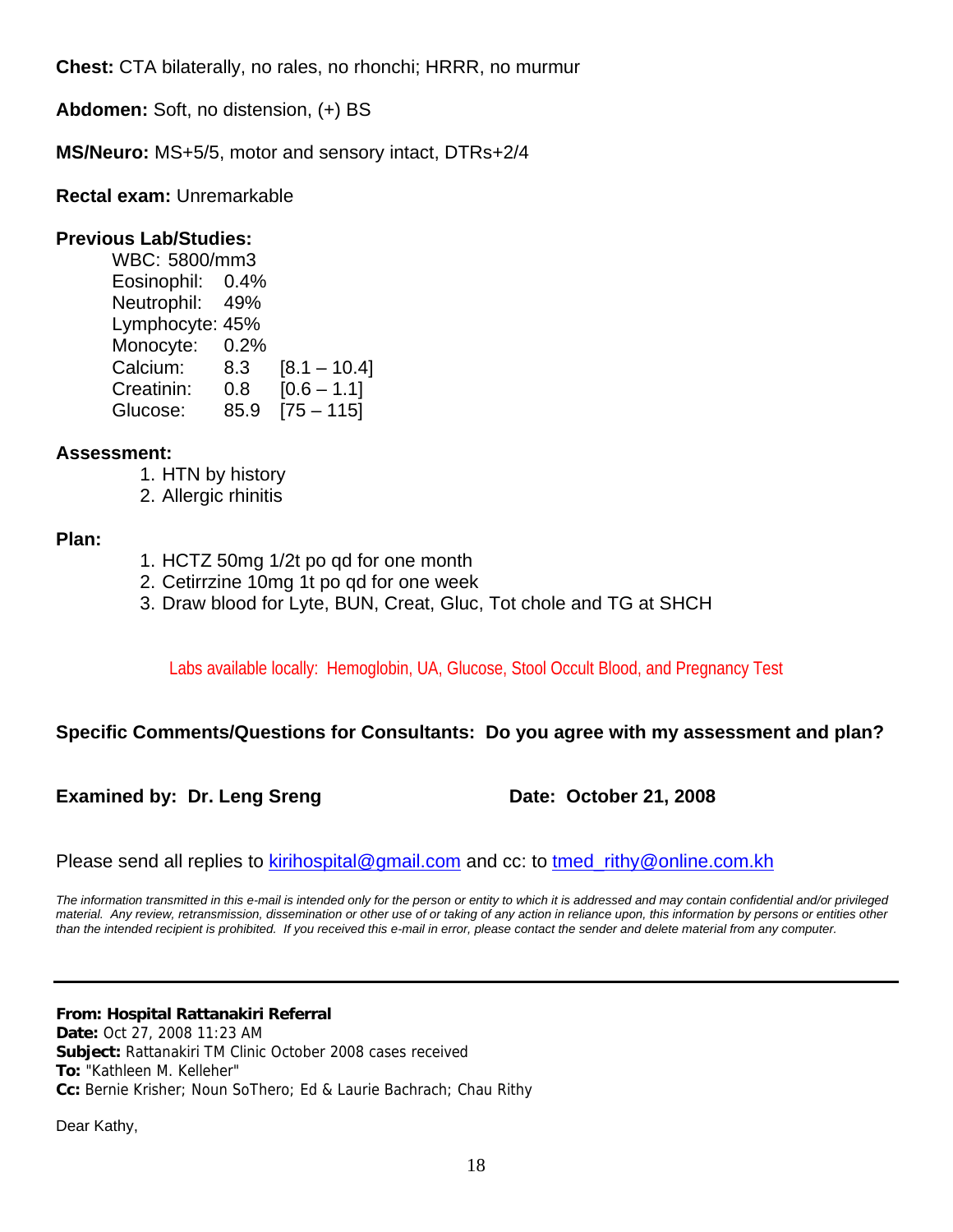For Rattanakiri TM Clinic October 2008, I have received answer of two cases from your side. If you have answer of other cases, please send to me. Below are the cases received: Case#4, 00287, 48M Case#7, 00294, 50M

Thank you very much for the answer to the cases in this month.

Best regards, Sovann

# **Thursday, October 23, 2008**

# **Follow-up Report for Rattanakiri TM Clinic**

There were 8 new patients seen during this month TM clinic at Rattanakiri Referral Hospital (RRH). The data of 8 cases was transmitted and received replies from both Phnom Penh and Boston, other 16 patients came for follow up and refill medication, and 4 patients seen by PA Rithy for minor problems without sending data. Per advice sent by Partners in Boston and Phnom Penh Sihanouk Hospital Center of HOPE as well as advices from PA Rithy on site, the following patients were managed and treated per local staff:

[Please note that in general the practice of dispensing medications at RRH for all patients is usually limited to a maximum of 7 days treatment with expectation of patients to return for another week of supplies if needed be. This practice allows clinicians to monitor patient compliance to taking medications and to follow up on drug side effects, changing of medications, new arising symptoms especially in patients who live away from the town of Banlung and/or illiterate. Nearly all medications and some lab tests not available/done at RRH are provided by SHCH to TM patients at no cost]

# **Treatment Plan for Rattanakiri TM Clinic October 2008**

#### **1. KM#00292, 55F (Sre Angkrang Village) Diagnosis:**

- 1. Gingiva mass
- 2. Gingiva carcinoma??

#### **Treatment:**

- 1. Do biopsy of the mass for Histology at SHCH
- 2. Augmentin 250mg 4t po bid for 5d (#42)
- 3. Naproxen 375mg 1t po bid prn (#10)

#### **2. SM#00285, 48M (Osean Laer Village) Diagnosis:**

#### 1. DMII

#### **Treatment:**

1. Recommend him to return him to his former doctor and take the same medicine as previous prescribed

#### **3. TB#00286, 44M (Lumphat village)**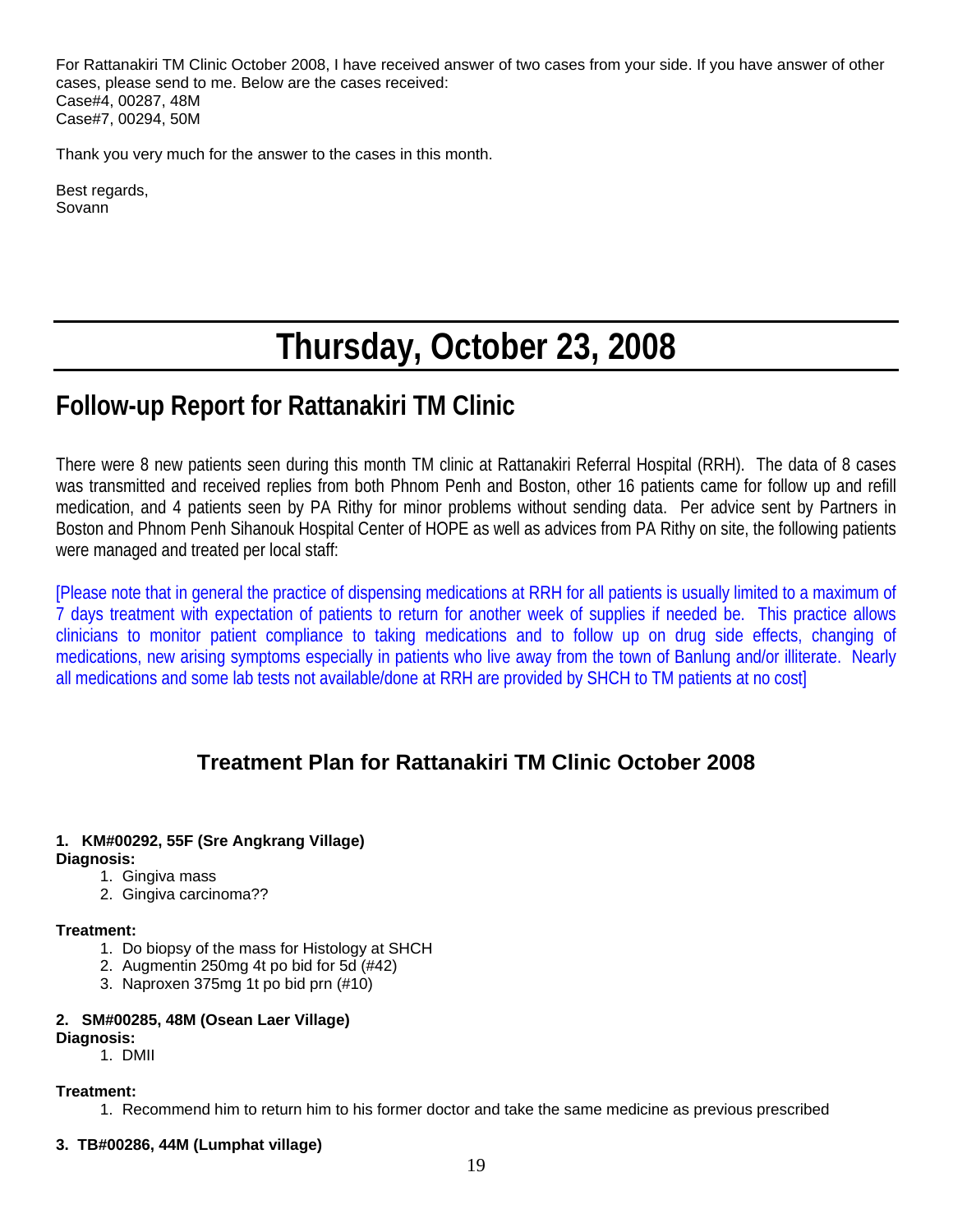#### **Diagnosis:**

1. Nephrotic Syndrome? (Diagnosed previously)

#### **Treatment:**

- 1. Prednisolone5mg 14tab qd 2months
- 2. Aspirine 300mg 1/4 tab qd
- 3. simvastatine 10mg 1tab at night 2months
- 4. Captopril 25mg 1/4 tab bid
- 5. Albendazole 200mg 1t po bid for 5d
- 6. Draw blood for CBC, Lyte, BUN, Creat, Gluc, Tot Chole, Albu, Protein at SHCH

#### **Lab result on October 24, 2008**

| WBC.        | $=4.7$  | $[4 - 11 \times 10^9 / L]$   | Na                         | $=142$  | $[135 - 145]$         |
|-------------|---------|------------------------------|----------------------------|---------|-----------------------|
| RBC.        | $= 5.5$ | $[4.6 - 6.0x10^{12}/L]$      | K                          | $=3.5$  | $[3.5 - 5.0]$         |
| Hb          | $=14.6$ | $[14.0 - 16.0g/dL]$          | СI                         | $=108$  | $[95 - 110]$          |
| Ht          | $=44$   | $[42 - 52\%]$                | <b>BUN</b>                 | $=3.4$  | $[0.8 - 3.9]$         |
| <b>MCV</b>  | $= 80$  | $[80 - 100$ fl]              | Creat                      | $= 108$ | $[53 - 97]$           |
| MCH         | $=27$   | $[25 - 35pg]$                | Gluc                       | $=4.9$  | $[4.2 - 6.4]$         |
| $MHCH = 33$ |         | $[30 - 37\%]$                | T. Chol $= 8.6$            |         | $\left[ <5.7 \right]$ |
| Plt         | $= 241$ | $[150 - 450 \times 10^9$ /L] | Protein $=$ $\frac{59}{5}$ |         | $[66 - 87]$           |
| Lym         | $=1.9$  | $[1.0 - 4.0x10^9/L]$         | Albu                       | $=$ 33  | $[38 - 51]$           |

#### **4. VC#00287, 48M (Village V)**

#### **Diagnosis:**

- 1. Nephrotic Syndrome (hx)
- 2. Obesity

#### **Treatment:**

- 1. Do regular exercise to reduce weight
- 2. Drink about 1L water per day
- 3. Draw blood for CBC, Lyte, BUN, Creat, Gluc, Albu, Protein, Tot Chole, TG at SHCH

#### **Lab result on October 24, 2008**

| <b>WBC</b>  | $= 12.4$ | [4 - 11x10 <sup>9</sup> /L]  | Na             | $=144$  | $[135 - 145]$         |
|-------------|----------|------------------------------|----------------|---------|-----------------------|
| <b>RBC</b>  | $= 5.1$  | $[4.6 - 6.0x10^{12}/L]$      | K              | $=4.1$  | $[3.5 - 5.0]$         |
| Hb          | $=15.8$  | $[14.0 - 16.0g/dL]$          | CI.            | $=107$  | [95 - 110]            |
| Ht          | $=48$    | [42 - 52%]                   | <b>BUN</b>     | $=1.8$  | $[0.8 - 3.9]$         |
| <b>MCV</b>  | $= 93$   | $[80 - 100f]$                | Creat          | $=90$   | $[53 - 97]$           |
| <b>MCH</b>  | $= 31$   | $[25 - 35pq]$                | Gluc           | $=4.5$  | $[4.2 - 6.4]$         |
| $MHCH = 33$ |          | $[30 - 37\%]$                | T. Chol $=7.1$ |         | $\left[ <5.7 \right]$ |
| Plt         | $=336$   | $[150 - 450 \times 10^9$ /L] | TG             | $= 1.9$ | $[-1.71]$             |
| Lym         | $= 3.6$  | $[1.0 - 4.0x10^9/L]$         | Albu           | $=45$   | $[38 - 54]$           |
| Mxd         | $=0.7$   | $[0.1 - 1.0x10^9/L]$         | Protein $=78$  |         | $[66 - 87]$           |
| <b>Neut</b> | $= 8.1$  | $[1.8 - 7.5x10^9/L]$         |                |         |                       |

#### **5. YS#00291, 47F (Village II)**

#### **Diagnosis:**

- 1. Anxiety
- 2. Thyroid disorder ??

#### **Treatment:**

- 1. Diphenhydramin 2mg 1t po qhs for 10d (#10)
- 2. MTV 1t po qd for two months (#60)
- 3. Paracetamol 500mg 1t po qid prn for two months (#30)
- 4. Draw blood for CBC, Lyte, BUN, Creat, Gluc and TSH at SHCH

#### **Lab result on October 24, 2008**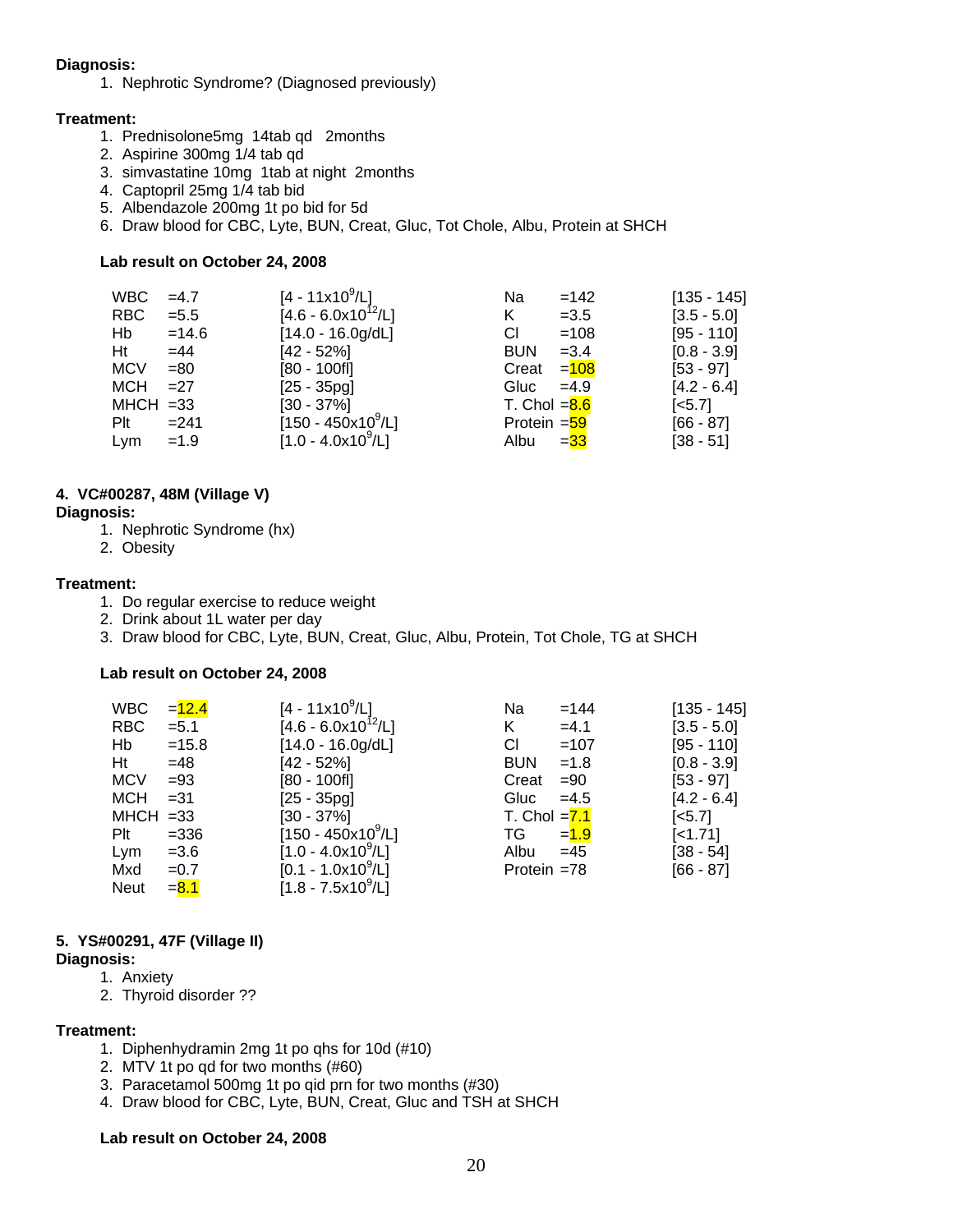| <b>WBC</b>  | $=4.7$   | $[4 - 11 \times 10^9 / L]$         | Na         | $=142$  | $[135 - 145]$   |
|-------------|----------|------------------------------------|------------|---------|-----------------|
| <b>RBC</b>  | $=4.5$   | $[3.9 - 5.5x10^{12}/L]$            | Κ          | $=4.2$  | $[3.5 - 5.0]$   |
| Hb          | $= 11.6$ | $[12.0 - 15.0g/dL]$                | СI         | $=106$  | $[95 - 110]$    |
| Ht          | $=37$    | $[35 - 47\%]$                      | Creat      | $= 58$  | [44 - 80]       |
| <b>MCV</b>  | $= 81$   | $[80 - 100$ fl]                    | Gluc       | $= 5.3$ | $[4.2 - 6.4]$   |
| <b>MCH</b>  | $= 26$   | $[25 - 35pq]$                      | <b>TSH</b> | $=1.18$ | $[0.49 - 4.67]$ |
| $MHCH = 32$ |          | $[30 - 37\%]$                      |            |         |                 |
| Plt         | $=217$   | $[150 - 450 \times 10^9/\text{L}]$ |            |         |                 |
| Lym         | $=2.3$   | $[1.0 - 4.0x109/L]$                |            |         |                 |
| Mxd         | $=0.7$   | $[0.1 - 1.0x10^9/L]$               |            |         |                 |
| <b>Neut</b> | $=1.7$   | $[1.8 - 7.5x10^9/L]$               |            |         |                 |

|                            | Na    | $=142$  | $[135 - 145]$   |
|----------------------------|-------|---------|-----------------|
| /L]<br>0 <sup>12</sup> /L] | K.    | $=4.2$  | $[3.5 - 5.0]$   |
| )g/dL]                     | СI    | $=106$  | $[95 - 110]$    |
|                            | Creat | $= 58$  | $[44 - 80]$     |
|                            | Gluc  | $= 5.3$ | $[4.2 - 6.4]$   |
|                            | TSH   | $=1.18$ | $[0.49 - 4.67]$ |

#### **6. TP#00293, 22M (Thmey Village)**

#### **Diagnosis:**

- 1. Right breast cyst
- 2. Inflammed breast tissue ?

#### **Treatment:**

- 1. Observe
- 2. Naproxen 375mg 1t po bid prn pain (#30)

# **7. KS#00294, 50M (Sre Ankrang Village)**

#### **Diagnosis:**

- 1. Pleural effusion
- 2. PTB ?
- 3. Left lung malignancy

#### **Treatment:**

- 1. Refer to DOT clinic in local hospital
- 2. Augemtin 250mg 4t po bid for 10d (#80)
- 3. Naproxen 375mg 1t po bid for 10d (#20)
- 4. MTV 1t po qd for one month (#30)

# **8. MC#00290, 75M (Village I)**

#### **Diagnosis:**

- 1. HTN by history
- 2. Allergic rhinitis

# **Treatment:**

- 1. Stop traditional medicine and recheck BP in a week
- 2. If still elevate start HCTZ 50mg 1/2t po qd for one month
- 3. Cetirrzine 10mg 1t po qd for one week (#20)
- 4. Draw blood for Lyte, BUN, Creat, Gluc, Tot chole and TG at SHCH

# **Patients who come for follow up and refill medication**

# **1. NS#00006, 18F (Village I)**

### **Diagnosis:**

1. Euthyroid goiter

# **Treatment:**

- 1. Carbimazole 5mg 1t po qd
- 2. Propranolol 40mg ¼t po bid

# **2. NH#00010, 53F (Village III)**

# **Diagnosis:**

1. HTN 2. DMII

21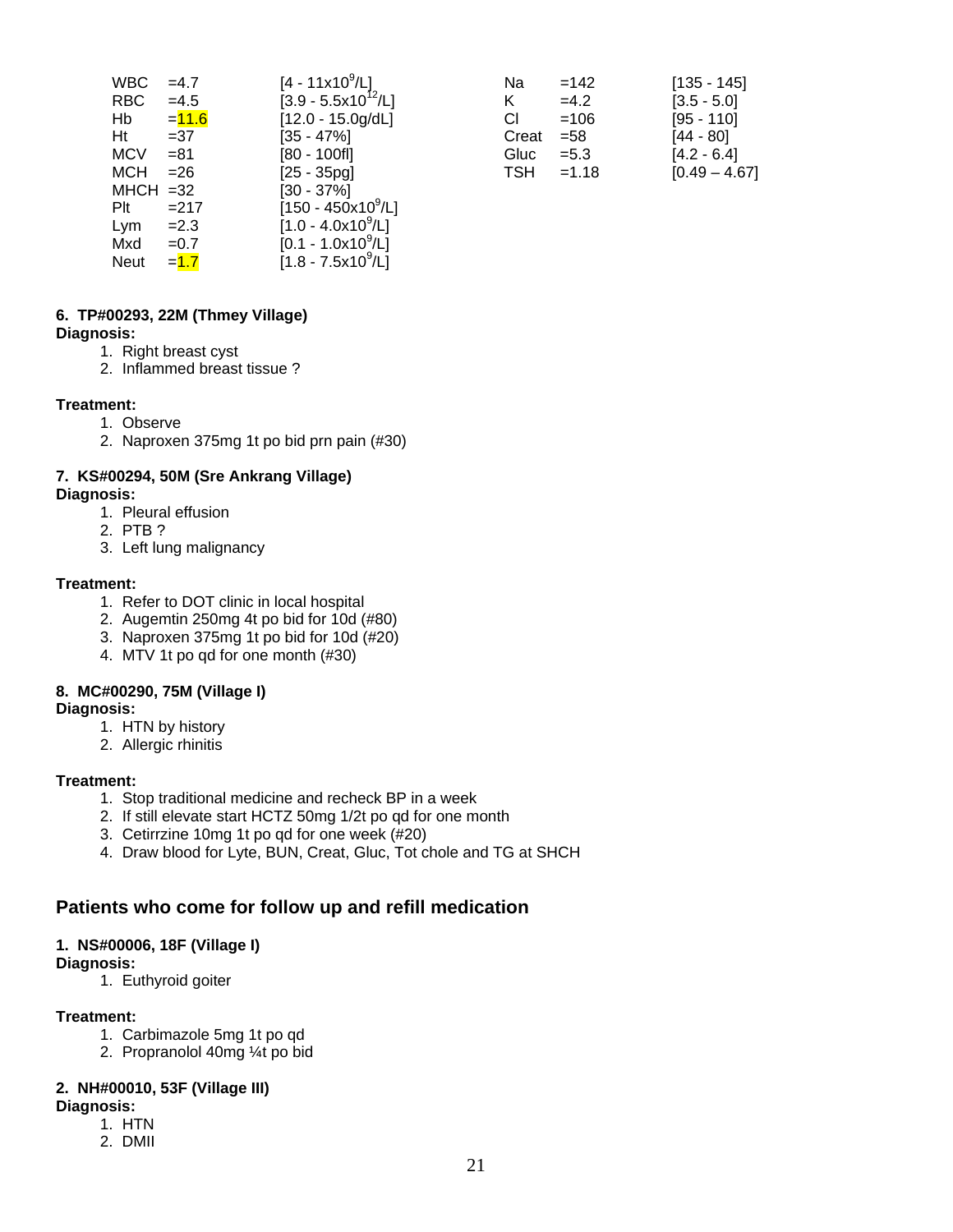- 3. LVH
- 4. VHD (AR/AS??)

# **Treatment:**

- 1. Atenolol 50mg 1t po tid
- 2. Chlorpropramide 1t po bid
- 3. ASA 300mg 1/4t po qd
- 4. Captopril 25mg 1t po tid
- 5. HCTZ 12.5mg 2t po qd

# **3. EB#00078, 41F (Village IV) , KON MOM**

- **Diagnosis:**  1. CHF
	- 2. Incompleted RBBB

# **Treatment:**

- 1. Captopril 25mg 1/2t po qd (#50)
- 2. Digoxin 0.25mg 1t po qd (#100)
- 3. Furosemide 40mg 1/2t po bid (#100)
- 4. Spironolactone 25mg 2t po bid (#400)

# **4. UP#00093, 52F (Village III)**

- **Diagnosis:** 
	- 1. Euthyroid goiter

# **Treatment:**

- 1. Carbimazole 5mg 1t po qd (#100)
- 2. Propranolol 40mg 1/4t po bid
- 3. Patient regest to refer her back to SHCH because she come back to Kampong Speu

# **5. MS#00144, 52M (Thmey Village)**

#### **Diagnosis:**

1. DMII

# **Treatment:**

- 1. Glibenclamide 5mg 1tab po bid (#200)
- 2. Metformin 500mg 1t po qhs (#100)
- 3. Captopril 25mg ¼ tab po qd (#25)
- 4. ASA 300mg 1/4t po qd (#25)

# **6. PO#00148, 67F (Village III)**

# **Diagnosis:**

- 1. HTN
	- 2. DMII with PNP

# **Treatment:**

- 1. Metformin 500mg 2t po bid (#200)
- 2. Glibenclamide 5mg 2t po bid (#400)
- 3. Captopril 25mg ¼t po bid (#50)
- 4. ASA 300mg ¼t po qd (#25tab)
- 5. Amitriptylin 25mg ½t po qhs (#50)

# **7. PS#00149, 26F (Village I)**

#### **Diagnosis:**

1. Euthyroid Goiter

# **Treatment:**

- 1. Carbimazole 5mg 1t po qd (#100)
- 2. Draw blood for Free T4 at SHCH

# **Lab result on October 24, 2008**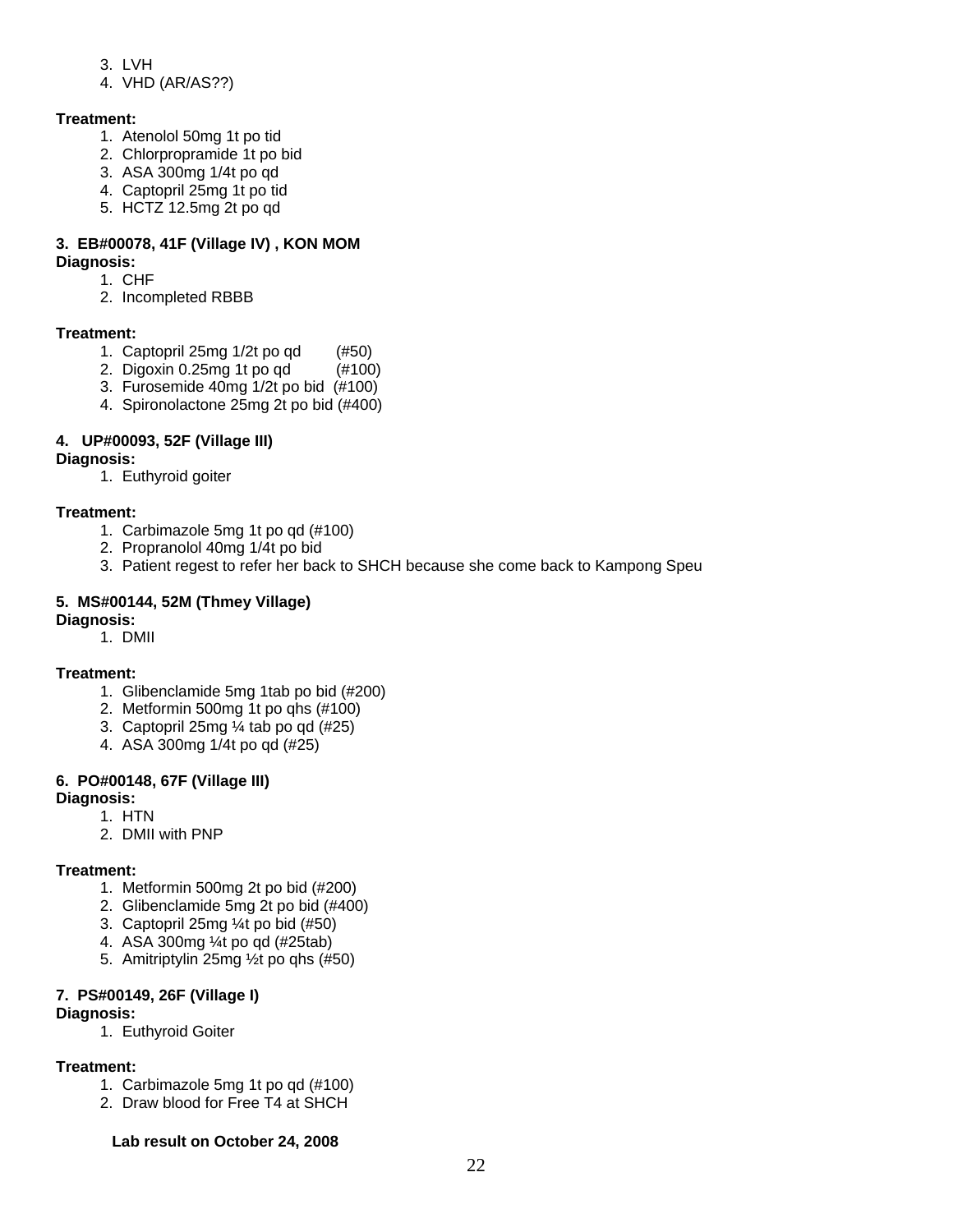#### **8. OT#00155, 45F (Bor Keo)**

#### **Diagnosis:**

- 1. HTN
- 2. DMII

#### **Treatment:**

|  |  | 1. Metformin 500mg 2t qAM, 3t qPM |  | (#500) |
|--|--|-----------------------------------|--|--------|
|--|--|-----------------------------------|--|--------|

- 2. Glibenclamide 5mg 2t po bid (#400)
- 3. Captopril 25mg 1/2t po bid (#100)
- 4. ASA 300mg  $\frac{1}{4}$ t po qd (#25)
- 5. Amitriptylin 25mg ½t po qhs (#50) 6. Citirizin 10mg 1t po qd (buy)

#### **9. YM#00189, 16F (Village III)**

- **Diagnosis:** 
	- 1. Asthma

#### **Treatment:**

1. Salbutamol Inhaler 2puffs bid prn (#2)

### **10. OH#00230, 59F (Village III)**

#### **Diagnosis:**

- 1. Euthyroid
- 2. HTN

#### **Treatment:**

- 1. Atenolol 50mg 1/2t po bid (#100)
- 2. Captopril 25mg 1/2t po bid (#100)

# **11. SV#00256, 43M (Village I)**

# **Diagnosis:**

1. DMII

#### **Treatment:**

- 1. Glibenclamide 5mg 2t po qd (buy)
- 2. Metformin 500mg 2t po bid (#200tab)

# **12. SS#00258, 61F (Village III)**

### **Diagnosis:**

1. DMII

#### **Treatment:**

1. Glibenclamide 250mg 1t po qd (#100tab)

#### **13. KC#00260, 44F (Village V)**

#### **Diagnosis:**

1. DMII

#### **Treatment:**

- 1. Metformin 500mg 1t po qhs (#100tab)
- 2. Glibenclamide 5mg 1t po qd (buy)

# **14. VC#00268, 66M (Bey Srok Village)**

- **Diagnosis:**
	- 1. DMII

#### **Treatment:**